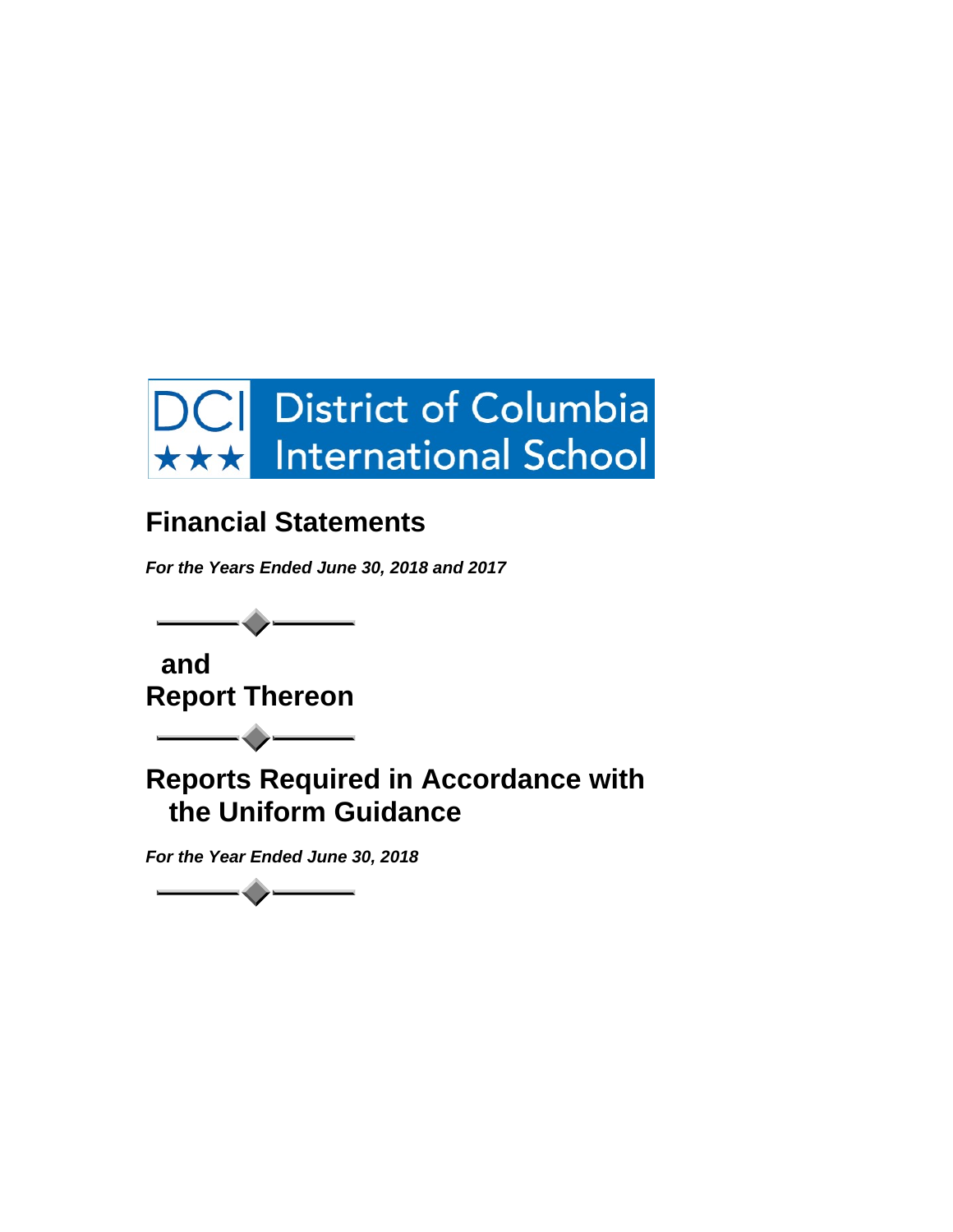# **TABLE OF CONTENTS** \_\_\_\_\_\_\_\_\_\_\_\_\_\_\_

|                                                                                                                                                | Page |
|------------------------------------------------------------------------------------------------------------------------------------------------|------|
|                                                                                                                                                |      |
| <b>Financial Statements</b>                                                                                                                    |      |
|                                                                                                                                                |      |
|                                                                                                                                                |      |
|                                                                                                                                                |      |
|                                                                                                                                                |      |
|                                                                                                                                                |      |
| Report on Internal Control Over Financial Reporting and on Compliance<br>and Other Matters Based on an Audit of Financial Statements Performed |      |
| Report on Compliance for Each Major Program and on Internal Control                                                                            |      |
|                                                                                                                                                |      |
|                                                                                                                                                |      |
|                                                                                                                                                |      |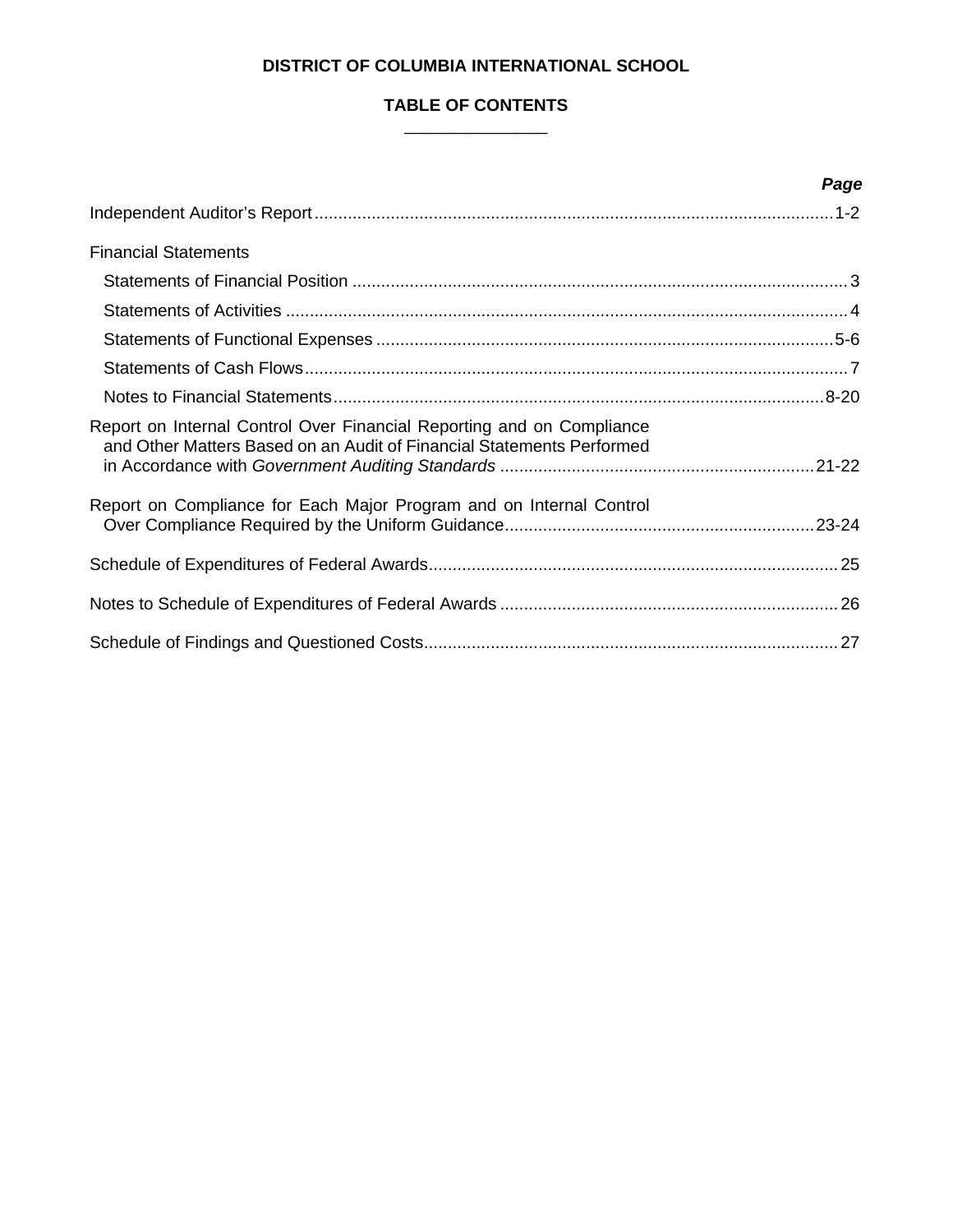**Certified Public Accountants** 

# **INDEPENDENT AUDITOR'S REPORT**

To the Board of Trustees of the District of Columbia International School

# **Report on the Financial Statements**

We have audited the accompanying financial statements of the District of Columbia International School (DCI), which comprise the statement of financial position as of June 30, 2018, and the related statements of activities, functional expenses and cash flows for the year then ended, and the related notes to the financial statements.

# *Management's Responsibility for the Financial Statements*

Management is responsible for the preparation and fair presentation of these financial statements in accordance with accounting principles generally accepted in the United States of America; this includes the design, implementation, and maintenance of internal control relevant to the preparation and fair presentation of financial statements that are free from material misstatement, whether due to fraud or error.

#### *Auditor's Responsibility*

Our responsibility is to express an opinion on these financial statements based on our audit. We conducted our audit in accordance with auditing standards generally accepted in the United States of America and the standards applicable to financial audits contained in *Government Auditing Standards*, issued by the Comptroller General of the United States. Those standards require that we plan and perform the audit to obtain reasonable assurance about whether the financial statements are free from material misstatement.

An audit involves performing procedures to obtain audit evidence about the amounts and disclosures in the financial statements. The procedures selected depend on the auditor's judgment, including the assessment of the risks of material misstatement of the financial statements, whether due to fraud or error. In making those risk assessments, the auditor considers internal control relevant to the entity's preparation and fair presentation of the financial statements in order to design audit procedures that are appropriate in the circumstances, but not for the purpose of expressing an opinion on the effectiveness of the entity's internal control. Accordingly, we express no such opinion. An audit also includes evaluating the appropriateness of accounting policies used and the reasonableness of significant accounting estimates made by management, as well as evaluating the overall presentation of the financial statements.

We believe that the audit evidence we have obtained is sufficient and appropriate to provide a basis for our audit opinion.

# *Opinion*

In our opinion, the financial statements referred to above present fairly, in all material respects, the financial position of the District of Columbia International School as of June 30, 2018, and the changes in its net assets and its cash flows for the year then ended in accordance with accounting principles generally accepted in the United States of America.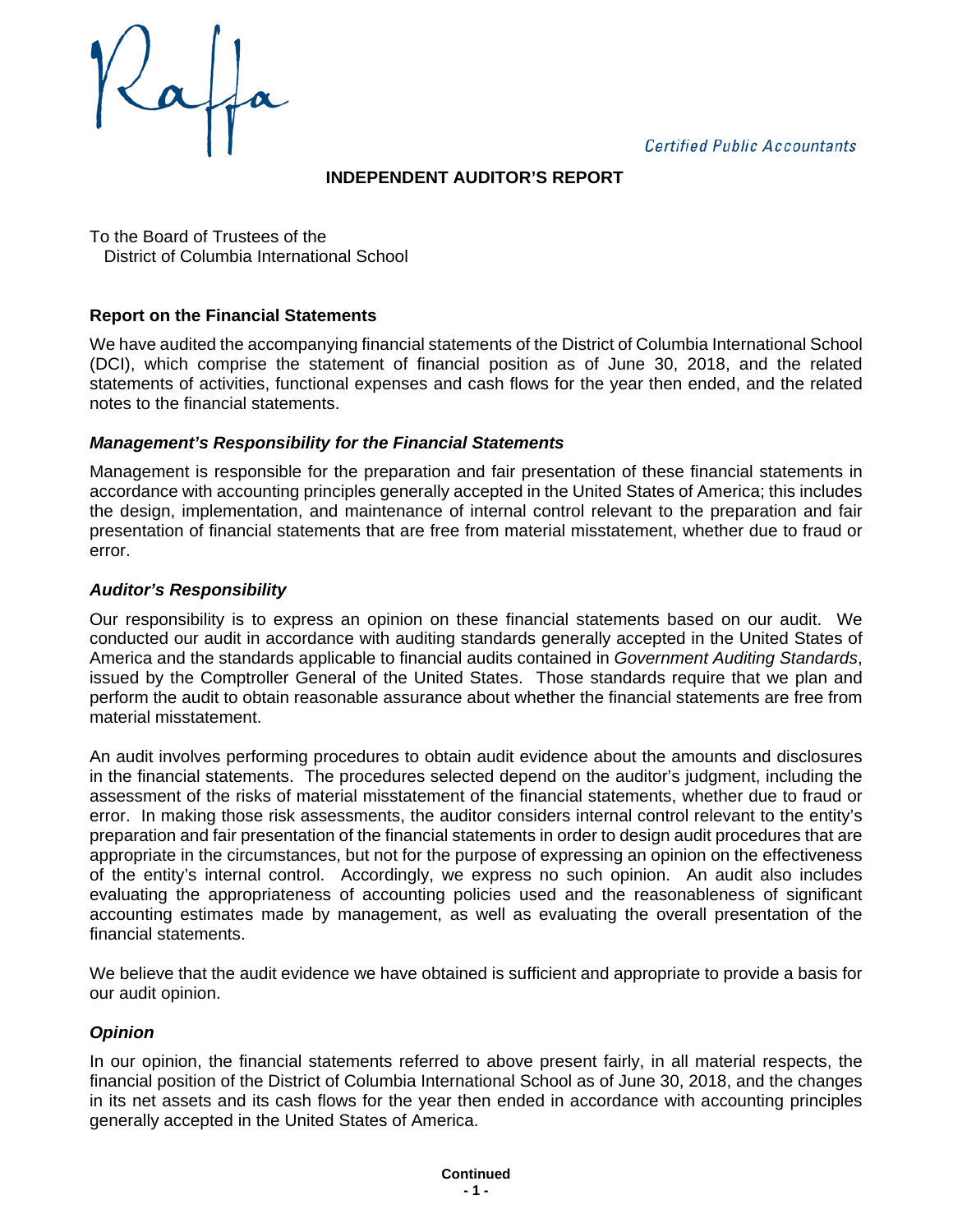# **Other Matters**

#### *Prior Period Financial Statements*

The financial statements of DCI as of June 30, 2017, were audited by other auditors whose report dated November 17, 2017, expressed an unmodified opinion on those statements.

#### *Report on Supplemental Information*

Our audit was conducted for the purpose of forming an opinion on the financial statements as a whole. The accompanying supplemental schedule of expenditures of federal awards, as required by Title 2 U.S. *Code of Federal Regulations* (CFR) Part 200, *Uniform Administrative Requirements, Cost Principles, and Audit Requirements for Federal Awards*, is presented for purposes of additional analysis and is not a required part of the financial statements. Such information is the responsibility of management and was derived from and relates directly to the underlying accounting and other records used to prepare the financial statements. The information has been subjected to the auditing procedures applied in the audit of the financial statements and certain additional procedures, including comparing and reconciling such information directly to the underlying accounting and other records used to prepare the financial statements or to the financial statements themselves, and other additional procedures in accordance with auditing standards generally accepted in the United States of America. In our opinion, the information is fairly stated, in all material respects, in relation to the financial statements as a whole.

# **Other Reporting Required by** *Government Auditing Standards*

In accordance with *Government Auditing Standards*, we have also issued our report dated November 19, 2018, on our consideration of DCI's internal control over financial reporting and on our tests of its compliance with certain provisions of laws, regulations, contracts, and grant agreements and other matters. The purpose of that report is solely to describe the scope of our testing of internal control over financial reporting and compliance and the results of that testing, and not to provide an opinion on the effectiveness of DCI's internal control over financial reporting or on compliance. That report is an integral part of an audit performed in accordance with *Government Auditing Standards* in considering DCI's internal control over financial reporting and compliance.

Raffa, P.C.

**Raffa, P.C.**

Washington, DC November 19, 2018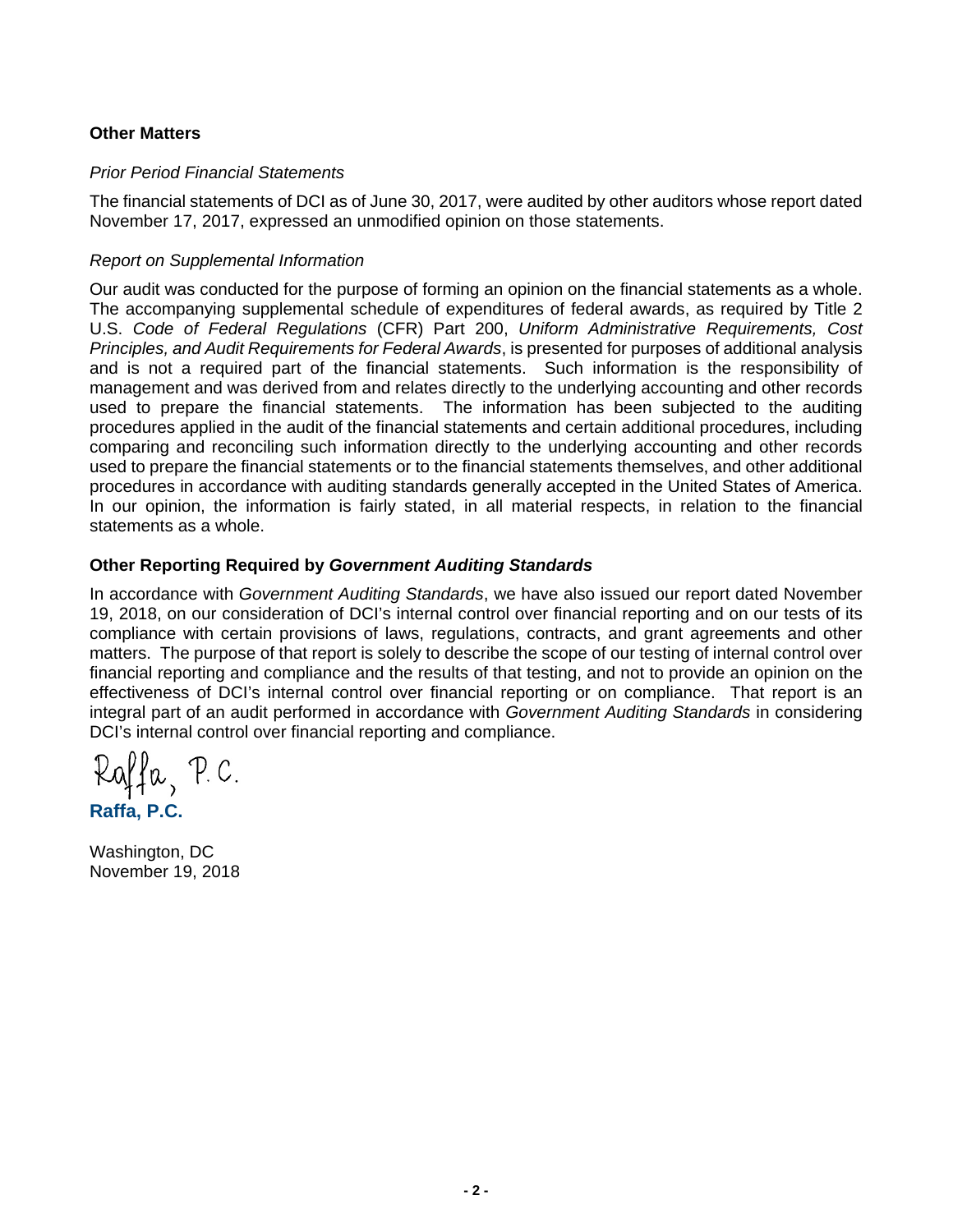# **STATEMENTS OF FINANCIAL POSITION**

\_\_\_\_\_\_\_\_\_\_\_\_\_\_\_ **June 30, 2018 and 2017**

| <b>ASSETS</b><br><b>Current assets</b><br>\$<br>9,713,073<br>Cash and cash equivalents<br>\$<br>3,941,715<br>Accounts receivable<br>228,364<br>57,135<br>364,219<br>Grants receivable<br>134,586<br>Prepaid expenses<br>682,784<br>611,272<br><b>Total Current Assets</b><br>10,988,440<br>4,744,708<br><b>Fixed assets</b><br>853,762<br>Furniture and equipment<br>518,076<br>471,379<br>Computer equipment<br>412,538<br>Leasehold improvements<br>23,616<br>52,895,461<br>Contributed land lease<br>1,760,000<br>Construction in progress<br>535,757<br>39,821,854<br><b>Total Fixed Assets</b><br>56,516,359<br>40,776,084<br>Less: Accumulated Depreciation and Amortization<br>(2,038,842)<br>(339, 978)<br>Fixed Assets, Net<br>54,477,517<br>40,436,106<br>Other assets<br>Cash restricted for debt service<br>1,200,705<br>800,179<br>Deferred rent receivable<br>141,756<br>207,502<br>222,502<br>Deposits<br>145,979<br>123,024<br>Interest rate cap<br><b>Total Other Assets</b><br>1,695,942<br>1,145,705<br><b>TOTAL ASSETS</b><br>46,326,519<br>\$67,161,899<br>\$<br><b>LIABILITIES</b> |                            | 2018 | 2017 |
|----------------------------------------------------------------------------------------------------------------------------------------------------------------------------------------------------------------------------------------------------------------------------------------------------------------------------------------------------------------------------------------------------------------------------------------------------------------------------------------------------------------------------------------------------------------------------------------------------------------------------------------------------------------------------------------------------------------------------------------------------------------------------------------------------------------------------------------------------------------------------------------------------------------------------------------------------------------------------------------------------------------------------------------------------------------------------------------------------------|----------------------------|------|------|
|                                                                                                                                                                                                                                                                                                                                                                                                                                                                                                                                                                                                                                                                                                                                                                                                                                                                                                                                                                                                                                                                                                          |                            |      |      |
|                                                                                                                                                                                                                                                                                                                                                                                                                                                                                                                                                                                                                                                                                                                                                                                                                                                                                                                                                                                                                                                                                                          |                            |      |      |
|                                                                                                                                                                                                                                                                                                                                                                                                                                                                                                                                                                                                                                                                                                                                                                                                                                                                                                                                                                                                                                                                                                          |                            |      |      |
|                                                                                                                                                                                                                                                                                                                                                                                                                                                                                                                                                                                                                                                                                                                                                                                                                                                                                                                                                                                                                                                                                                          |                            |      |      |
|                                                                                                                                                                                                                                                                                                                                                                                                                                                                                                                                                                                                                                                                                                                                                                                                                                                                                                                                                                                                                                                                                                          |                            |      |      |
|                                                                                                                                                                                                                                                                                                                                                                                                                                                                                                                                                                                                                                                                                                                                                                                                                                                                                                                                                                                                                                                                                                          |                            |      |      |
|                                                                                                                                                                                                                                                                                                                                                                                                                                                                                                                                                                                                                                                                                                                                                                                                                                                                                                                                                                                                                                                                                                          |                            |      |      |
|                                                                                                                                                                                                                                                                                                                                                                                                                                                                                                                                                                                                                                                                                                                                                                                                                                                                                                                                                                                                                                                                                                          |                            |      |      |
|                                                                                                                                                                                                                                                                                                                                                                                                                                                                                                                                                                                                                                                                                                                                                                                                                                                                                                                                                                                                                                                                                                          |                            |      |      |
|                                                                                                                                                                                                                                                                                                                                                                                                                                                                                                                                                                                                                                                                                                                                                                                                                                                                                                                                                                                                                                                                                                          |                            |      |      |
|                                                                                                                                                                                                                                                                                                                                                                                                                                                                                                                                                                                                                                                                                                                                                                                                                                                                                                                                                                                                                                                                                                          |                            |      |      |
|                                                                                                                                                                                                                                                                                                                                                                                                                                                                                                                                                                                                                                                                                                                                                                                                                                                                                                                                                                                                                                                                                                          |                            |      |      |
|                                                                                                                                                                                                                                                                                                                                                                                                                                                                                                                                                                                                                                                                                                                                                                                                                                                                                                                                                                                                                                                                                                          |                            |      |      |
|                                                                                                                                                                                                                                                                                                                                                                                                                                                                                                                                                                                                                                                                                                                                                                                                                                                                                                                                                                                                                                                                                                          |                            |      |      |
|                                                                                                                                                                                                                                                                                                                                                                                                                                                                                                                                                                                                                                                                                                                                                                                                                                                                                                                                                                                                                                                                                                          |                            |      |      |
|                                                                                                                                                                                                                                                                                                                                                                                                                                                                                                                                                                                                                                                                                                                                                                                                                                                                                                                                                                                                                                                                                                          |                            |      |      |
|                                                                                                                                                                                                                                                                                                                                                                                                                                                                                                                                                                                                                                                                                                                                                                                                                                                                                                                                                                                                                                                                                                          |                            |      |      |
|                                                                                                                                                                                                                                                                                                                                                                                                                                                                                                                                                                                                                                                                                                                                                                                                                                                                                                                                                                                                                                                                                                          |                            |      |      |
|                                                                                                                                                                                                                                                                                                                                                                                                                                                                                                                                                                                                                                                                                                                                                                                                                                                                                                                                                                                                                                                                                                          |                            |      |      |
|                                                                                                                                                                                                                                                                                                                                                                                                                                                                                                                                                                                                                                                                                                                                                                                                                                                                                                                                                                                                                                                                                                          |                            |      |      |
|                                                                                                                                                                                                                                                                                                                                                                                                                                                                                                                                                                                                                                                                                                                                                                                                                                                                                                                                                                                                                                                                                                          |                            |      |      |
|                                                                                                                                                                                                                                                                                                                                                                                                                                                                                                                                                                                                                                                                                                                                                                                                                                                                                                                                                                                                                                                                                                          |                            |      |      |
|                                                                                                                                                                                                                                                                                                                                                                                                                                                                                                                                                                                                                                                                                                                                                                                                                                                                                                                                                                                                                                                                                                          |                            |      |      |
|                                                                                                                                                                                                                                                                                                                                                                                                                                                                                                                                                                                                                                                                                                                                                                                                                                                                                                                                                                                                                                                                                                          |                            |      |      |
|                                                                                                                                                                                                                                                                                                                                                                                                                                                                                                                                                                                                                                                                                                                                                                                                                                                                                                                                                                                                                                                                                                          |                            |      |      |
|                                                                                                                                                                                                                                                                                                                                                                                                                                                                                                                                                                                                                                                                                                                                                                                                                                                                                                                                                                                                                                                                                                          |                            |      |      |
|                                                                                                                                                                                                                                                                                                                                                                                                                                                                                                                                                                                                                                                                                                                                                                                                                                                                                                                                                                                                                                                                                                          | <b>Current liabilities</b> |      |      |
| \$<br>Accounts payable and accrued expenses<br>4,034,834<br>10,762,243<br>\$                                                                                                                                                                                                                                                                                                                                                                                                                                                                                                                                                                                                                                                                                                                                                                                                                                                                                                                                                                                                                             |                            |      |      |
| Accrued payroll and benefits<br>347,668<br>221,459                                                                                                                                                                                                                                                                                                                                                                                                                                                                                                                                                                                                                                                                                                                                                                                                                                                                                                                                                                                                                                                       |                            |      |      |
| Deferred revenue<br>60,299<br>232,537                                                                                                                                                                                                                                                                                                                                                                                                                                                                                                                                                                                                                                                                                                                                                                                                                                                                                                                                                                                                                                                                    |                            |      |      |
| Notes payable, current portion<br>737,618                                                                                                                                                                                                                                                                                                                                                                                                                                                                                                                                                                                                                                                                                                                                                                                                                                                                                                                                                                                                                                                                |                            |      |      |
|                                                                                                                                                                                                                                                                                                                                                                                                                                                                                                                                                                                                                                                                                                                                                                                                                                                                                                                                                                                                                                                                                                          |                            |      |      |
| <b>Total Current Liabilities</b><br>5,352,657<br>11,044,001                                                                                                                                                                                                                                                                                                                                                                                                                                                                                                                                                                                                                                                                                                                                                                                                                                                                                                                                                                                                                                              |                            |      |      |
| Sublease deposit<br>130,166                                                                                                                                                                                                                                                                                                                                                                                                                                                                                                                                                                                                                                                                                                                                                                                                                                                                                                                                                                                                                                                                              |                            |      |      |
| Notes payable, net of current portion<br>27,674,781<br>50,831,979                                                                                                                                                                                                                                                                                                                                                                                                                                                                                                                                                                                                                                                                                                                                                                                                                                                                                                                                                                                                                                        |                            |      |      |
|                                                                                                                                                                                                                                                                                                                                                                                                                                                                                                                                                                                                                                                                                                                                                                                                                                                                                                                                                                                                                                                                                                          |                            |      |      |
| <b>TOTAL LIABILITIES</b><br>38,718,782<br>56,314,802                                                                                                                                                                                                                                                                                                                                                                                                                                                                                                                                                                                                                                                                                                                                                                                                                                                                                                                                                                                                                                                     |                            |      |      |
| <b>NET ASSETS</b>                                                                                                                                                                                                                                                                                                                                                                                                                                                                                                                                                                                                                                                                                                                                                                                                                                                                                                                                                                                                                                                                                        |                            |      |      |
| Unrestricted<br>9,103,360<br>7,383,966                                                                                                                                                                                                                                                                                                                                                                                                                                                                                                                                                                                                                                                                                                                                                                                                                                                                                                                                                                                                                                                                   |                            |      |      |
| Temporarily restricted<br>1,743,737<br>223,771                                                                                                                                                                                                                                                                                                                                                                                                                                                                                                                                                                                                                                                                                                                                                                                                                                                                                                                                                                                                                                                           |                            |      |      |
| <b>TOTAL NET ASSETS</b><br>7,607,737<br>10,847,097                                                                                                                                                                                                                                                                                                                                                                                                                                                                                                                                                                                                                                                                                                                                                                                                                                                                                                                                                                                                                                                       |                            |      |      |
| TOTAL LIABILITIES AND NET ASSETS<br>67,161,899<br>46,326,519<br>\$<br>P.                                                                                                                                                                                                                                                                                                                                                                                                                                                                                                                                                                                                                                                                                                                                                                                                                                                                                                                                                                                                                                 |                            |      |      |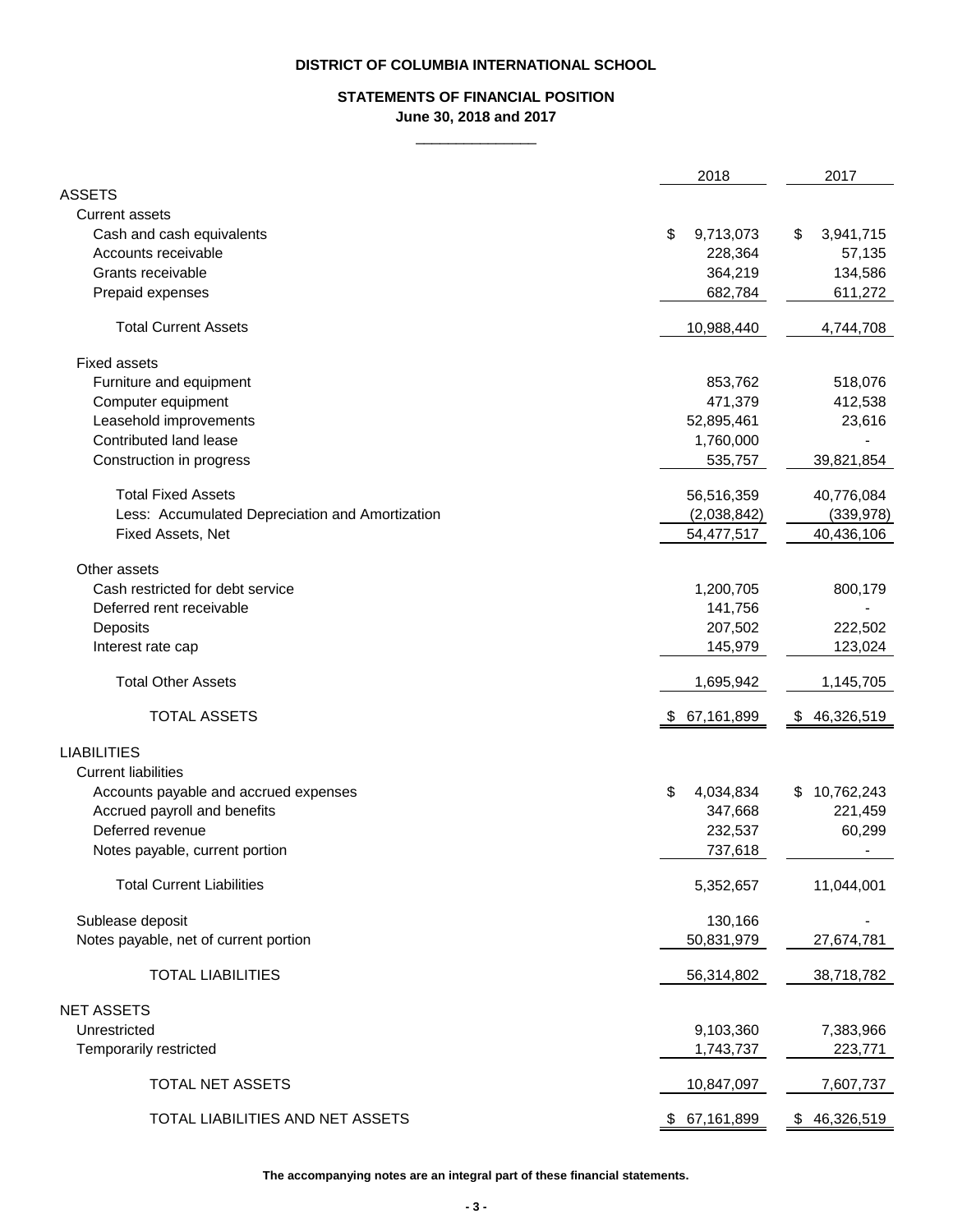# **STATEMENTS OF ACTIVITIES For the Years Ended June 30, 2018 and 2017**

 $\overline{\phantom{a}}$  , where  $\overline{\phantom{a}}$ 

|                                           | 2018                       |                            |                  | 2017                   |                           |                 |
|-------------------------------------------|----------------------------|----------------------------|------------------|------------------------|---------------------------|-----------------|
|                                           | Unrestricted               | Temporarily<br>Restricted  | Total            | Unrestricted           | Temporarily<br>Restricted | Total           |
| REVENUE AND OTHER SUPPORT                 |                            |                            |                  |                        |                           |                 |
| Per pupil funding allocation              | \$<br>11,875,661           | \$                         | \$<br>11,875,661 | 7,391,180<br>\$        | \$                        | 7,391,180<br>\$ |
| Per pupil funding - facilities allowance  | 2,566,953                  |                            | 2,566,953        | 1,624,480              |                           | 1,624,480       |
| Contributed land lease                    |                            | 1,760,000                  | 1,760,000        |                        |                           |                 |
| Federal entitlements and grants           | 788,689                    |                            | 788,689          | 1,554,918              |                           | 1,554,918       |
| State government grants and contributions | 163,679                    |                            | 163,679          | 28,591                 |                           | 28,591          |
| Private grants and contributions          | 164,803                    | 44,427                     | 209,230          | 213,767                | 478,235                   | 692,002         |
| Student activity fees                     | 335,907                    |                            | 335,907          | 163,853                |                           | 163,853         |
| Rental income                             | 610,356                    |                            | 610,356          |                        |                           |                 |
| Other income                              | 48,598                     |                            | 48,598           | 6,548                  |                           | 6,548           |
| Net assets released from restriction:     |                            |                            |                  |                        |                           |                 |
| Satisfaction of time restrictions         | 60,690                     | (60, 690)                  |                  |                        |                           |                 |
| Satisfaction of program restrictions      | 223,771                    | (223, 771)                 |                  | 409,348                | (409, 348)                |                 |
| TOTAL REVENUE AND OTHER SUPPORT           | 16,839,107                 | 1,519,966                  | 18,359,073       | 11,392,685             | 68,887                    | 11,461,572      |
| <b>EXPENSES</b>                           |                            |                            |                  |                        |                           |                 |
| <b>Program Services</b>                   | 13,957,751                 |                            | 13,957,751       | 7,649,759              |                           | 7,649,759       |
| <b>Supporting Services:</b>               |                            |                            |                  |                        |                           |                 |
| General and administrative                | 1,002,988                  |                            | 1,002,988        | 623,847                |                           | 623,847         |
| Fundraising                               | 181,929                    |                            | 181,929          | 136,580                |                           | 136,580         |
| <b>Total Supporting Services</b>          | 1,184,917                  |                            | 1,184,917        | 760,427                |                           | 760,427         |
| <b>TOTAL EXPENSES</b>                     | 15,142,668                 |                            | 15,142,668       | 8,410,186              |                           | 8,410,186       |
| Change in net assets before change        |                            |                            |                  |                        |                           |                 |
| in fair value of interest rate gap        | 1,696,439                  | 1,519,966                  | 3,216,405        | 2,982,499              | 68,887                    | 3,051,386       |
| Change in fair value of interest rate cap | 22,955                     |                            | 22,955           | (350, 976)             |                           | (350, 976)      |
| <b>CHANGE IN NET ASSETS</b>               | 1,719,394                  | 1,519,966                  | 3,239,360        | 2,631,523              | 68,887                    | 2,700,410       |
| NET ASSETS, BEGINNING OF YEAR             | 7,383,966                  | 223,771                    | 7,607,737        | 4,752,443              | 154,884                   | 4,907,327       |
| NET ASSETS, END OF YEAR                   | 9,103,360<br>$\frac{1}{2}$ | 1,743,737<br>$\frac{1}{2}$ | \$10,847,097     | 7,383,966<br><u>\$</u> | 223,771                   | 7,607,737       |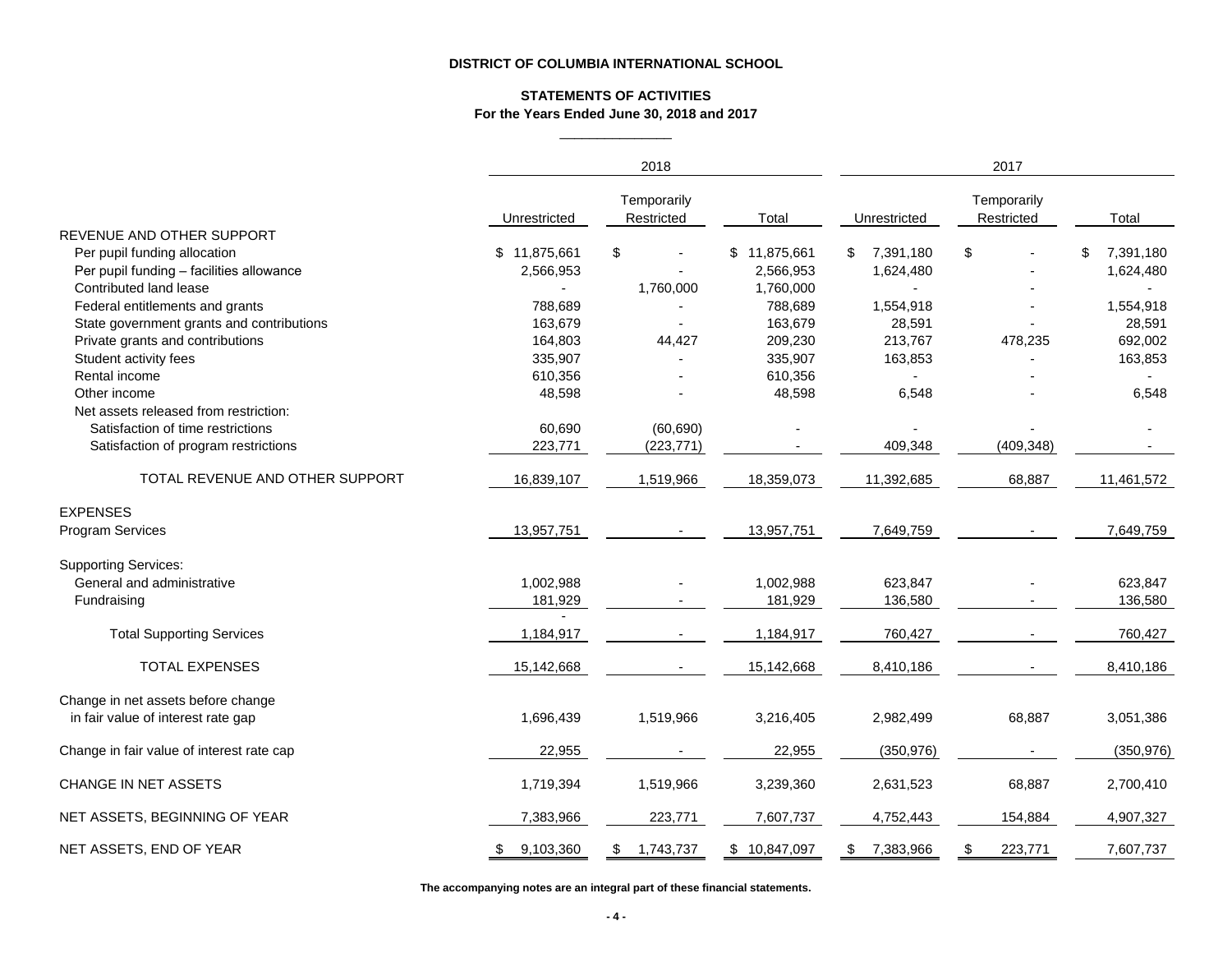# **STATEMENTS OF FUNCTIONAL EXPENSES For the Years Ended June 30, 2018 and 2017**

 $\overline{\phantom{a}}$  , where the contract of the contract of  $\overline{\phantom{a}}$ 

|                                            | 2018                       |                                  |                | 2017            |                     |                                  |                |             |
|--------------------------------------------|----------------------------|----------------------------------|----------------|-----------------|---------------------|----------------------------------|----------------|-------------|
|                                            | Program<br><b>Services</b> | General<br>and<br>Administrative | Fundraising    | Total           | Program<br>Services | General<br>and<br>Administrative | Fundraising    | Total       |
| Personnel, Salaries and Benefits:          |                            |                                  |                |                 |                     |                                  |                |             |
| Teaching/staff salaries                    | 4,377,967<br>\$            | $\$\$                            | \$             | \$<br>4,377,967 | \$2,782,340         | 1,522<br>\$                      | \$<br>100      | \$2,783,962 |
| Student support salaries                   | 832,254                    | 15,871                           |                | 848,125         | 723,535             | 21,594                           | 11,094         | 756,223     |
| Leadership salaries                        | 573,253                    | 108,457                          | 38,254         | 719,964         | 352,761             | 128,921                          | 30,328         | 512,010     |
| Employee benefits                          | 644,231                    | 49,475                           | 8,974          | 702,680         | 425,558             | 37,838                           | 8,398          | 471,794     |
| Office and administrative staff            | 185,967                    | 334,109                          | 44,900         | 564,976         | 180,312             | 207,251                          | 37,890         | 425,453     |
| Payroll taxes                              | 467,842                    | 35,929                           | 6,517          | 510,288         | 309,909             | 27,555                           | 6,116          | 343,580     |
| Other personnel expenses                   | 231,027                    | 17,742                           | 3,218          | 251,987         | 91,693              | 8,153                            | 1,809          | 101,655     |
| Staff development expense                  | 141,340                    | 10,854                           | 1,969          | 154,163         | 65,429              | 5,818                            | 1,291          | 72,538      |
| <b>Total Personnel, Salaries</b>           |                            |                                  |                |                 |                     |                                  |                |             |
| and Benefits                               | 7,453,881                  | 572,437                          | 103,832        | 8,130,150       | 4,931,537           | 438,652                          | 97,026         | 5,467,215   |
| <b>Direct Student Costs:</b>               |                            |                                  |                |                 |                     |                                  |                |             |
| Student travel/transportation              | 392,271                    |                                  |                | 392,271         | 63,908              |                                  |                | 63,908      |
| Student supplies and materials             | 246,986                    |                                  |                | 246,986         | 189,117             |                                  |                | 189,117     |
| Contracted instruction                     | 231,421                    |                                  |                | 231,421         | 102,944             |                                  |                | 102,944     |
| Food service                               | 199,539                    |                                  |                | 199,539         | 133,121             |                                  |                | 133,121     |
| <b>Textbooks</b>                           | 147,618                    |                                  |                | 147,618         | 66,312              |                                  |                | 66,312      |
| Other student costs                        | 55,233                     |                                  |                | 55,233          | 57,968              |                                  |                | 57,968      |
| Student assessment materials               | 50,619                     |                                  |                | 50,619          | 31,282              |                                  | $\blacksquare$ | 31,282      |
| <b>Total Direct Student Costs</b>          | 1,323,687                  |                                  | $\blacksquare$ | 1,323,687       | 644,652             |                                  | $\blacksquare$ | 644,652     |
| <b>Occupancy Expenses:</b>                 |                            |                                  |                |                 |                     |                                  |                |             |
| Interest - facilities                      | 1,814,549                  | 139,352                          | 25,277         | 1,979,178       |                     |                                  |                |             |
| Depreciation and amortization - facilities | 1,438,255                  | 120,080                          | 21,781         | 1,580,116       | 1,215               | 108                              | 24             | 1,347       |
| Contracted building services               | 284,529                    | 44,954                           | 8,154          | 337,637         | 3,638               | 323                              | 72             | 4,033       |
| Other occupancy costs                      | 275,806                    | 21,181                           | 3,842          | 300,829         |                     |                                  |                |             |
| Rent                                       | 215,023                    | 16,513                           | 2,995          | 234,531         | 1,438,276           | 127,882                          | 28,383         | 1,594,541   |
| Amortization of deferred financing costs   | 170,561                    | 13,099                           | 2,376          | 186,036         |                     |                                  |                |             |
| Maintenance and repairs                    | 72,387                     | 5,559                            | 1,008          | 78,954          | 50,900              | 4,526                            | 1,004          | 56,430      |
| Janitorial supplies                        | 8,165                      | 627                              | 114            | 8,906           | 1,115               | 99                               | 22             | 1,236       |
| <b>Total Occupancy Expenses</b>            | 4,279,275                  | 361,365                          | 65,547         | 4,706,187       | 1,495,144           | 132,938                          | 29,505         | 1,657,587   |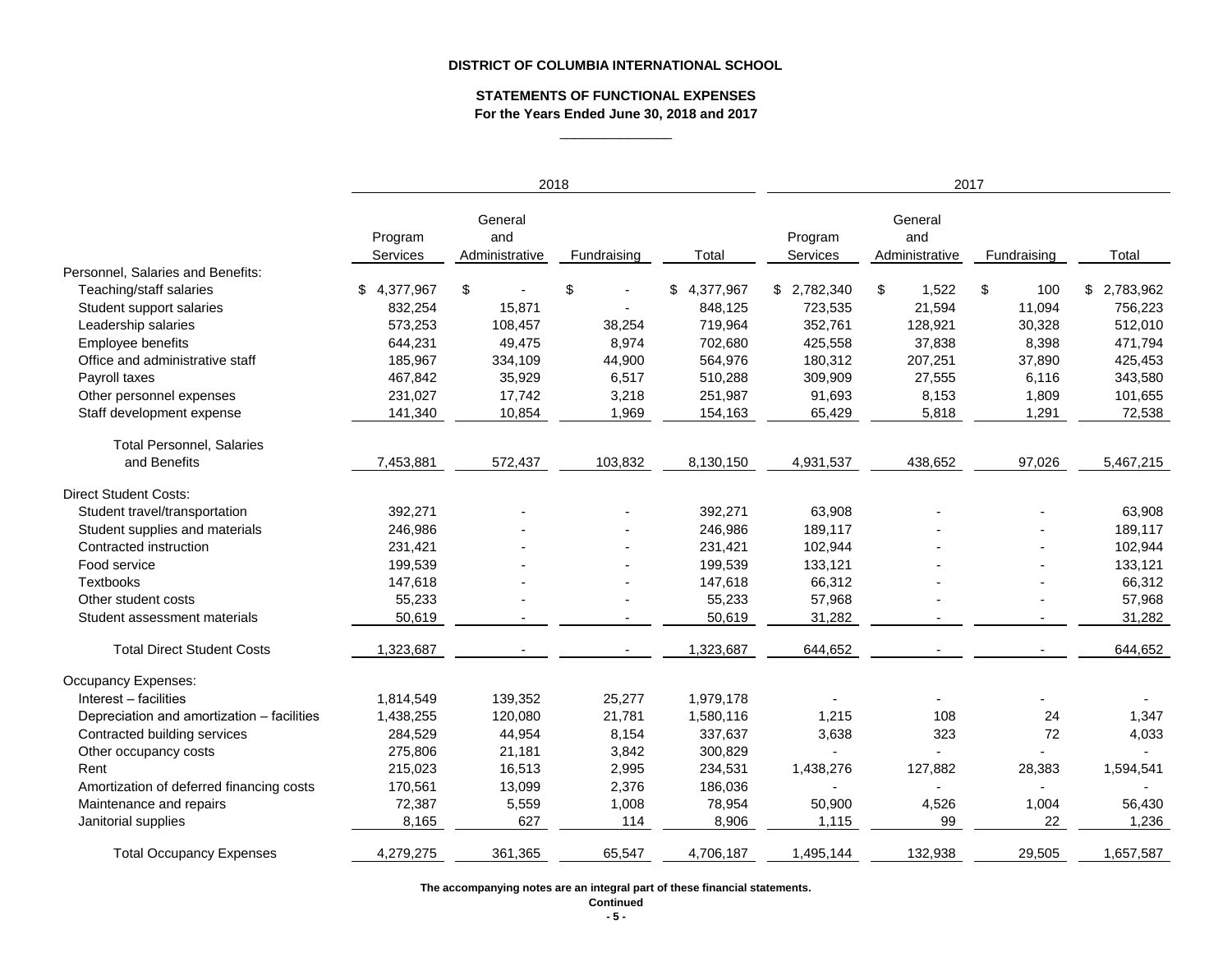# **STATEMENTS OF FUNCTIONAL EXPENSES For the Years Ended June 30, 2018 and 2017 (Continued)**

 $\frac{1}{2}$  , and the set of the set of the set of the set of the set of the set of the set of the set of the set of the set of the set of the set of the set of the set of the set of the set of the set of the set of the set

|                                  |                         |                                  | 2018                             |                          |                          |                                  | 2017          |              |
|----------------------------------|-------------------------|----------------------------------|----------------------------------|--------------------------|--------------------------|----------------------------------|---------------|--------------|
|                                  | Educational<br>Services | General<br>and<br>Administrative | Fundraising                      | Total                    | Educational<br>Services  | General<br>and<br>Administrative | Fundraising   | Total        |
| Office Expenses:                 |                         |                                  |                                  |                          |                          |                                  |               |              |
| Telephone/telecommunications     | \$<br>64,434            | $\mathfrak{S}$<br>4,948          | $\boldsymbol{\mathsf{S}}$<br>898 | $\mathfrak{L}$<br>70,280 | $\mathfrak{L}$<br>12,703 | $\mathfrak{L}$<br>1,130          | \$<br>251     | \$<br>14,084 |
| Office supplies and materials    | 49,290                  | 3,785                            | 687                              | 53,762                   | 41,256                   | 3,668                            | 814           | 45,738       |
| Computer support fees            | 48,293                  | 3,709                            | 673                              | 52,675                   | 34,075                   | 3,030                            | 672           | 37,777       |
| Equipment rental and maintenance | 25,878                  | 1,987                            | 360                              | 28,225                   | 16,124                   | 1,434                            | 318           | 17,876       |
| Postage and shipping             | 3,534                   | 271                              | 49                               | 3,854                    | 2,395                    | 213                              | 47            | 2,655        |
| <b>Total Office Expenses</b>     | 191,429                 | 14,700                           | 2,667                            | 208,796                  | 106,553                  | 9,475                            | 2,102         | 118,130      |
| <b>General Expenses:</b>         |                         |                                  |                                  |                          |                          |                                  |               |              |
| Depreciation and                 |                         |                                  |                                  |                          |                          |                                  |               |              |
| amortization - nonfacilities     | 265,889                 | 20,420                           | 3,704                            | 290,013                  | 149,175                  | 13,264                           | 2,944         | 165,383      |
| Accounting, auditing and payroll | 133,735                 | 10,270                           | 1,863                            | 145,868                  | 106,475                  | 9,467                            | 2,101         | 118,043      |
| Authorizer fee                   | 130,094                 | 9,991                            | 1,812                            | 141,897                  | 80,540                   | 7,161                            | 1,589         | 89,290       |
| Business fees and dues           | 59,229                  | 4,549                            | 825                              | 64,603                   | 43,150                   | 3,837                            |               | 46,987       |
| Insurance                        | 49,289                  | 3,785                            | 687                              | 53,761                   | 22,866                   | 2,858                            | 259           | 25,983       |
| Other professional fees          | 48,766                  | 3,745                            | 679                              | 53,190                   | 44,636                   | 3,969                            | 881           | 49,486       |
| Legal fees                       | 16,701                  | 1,283                            | 233                              | 18,217                   | 16,250                   | 1,445                            |               | 17,695       |
| Other expenses                   | 5,776                   | 443                              | 80                               | 6,299                    | 8,781                    | 781                              | 173           | 9,735        |
| <b>Total General Expenses</b>    | 709,479                 | 54,486                           | 9,883                            | 773,848                  | 471,873                  | 42,782                           | 7,947         | 522,602      |
| <b>TOTAL EXPENSES</b>            | \$13,957,751            | \$1,002,988                      | 181,929<br>\$                    | \$15,142,668             | \$7,649,759              | 623,847<br>\$                    | \$<br>136,580 | \$8,410,186  |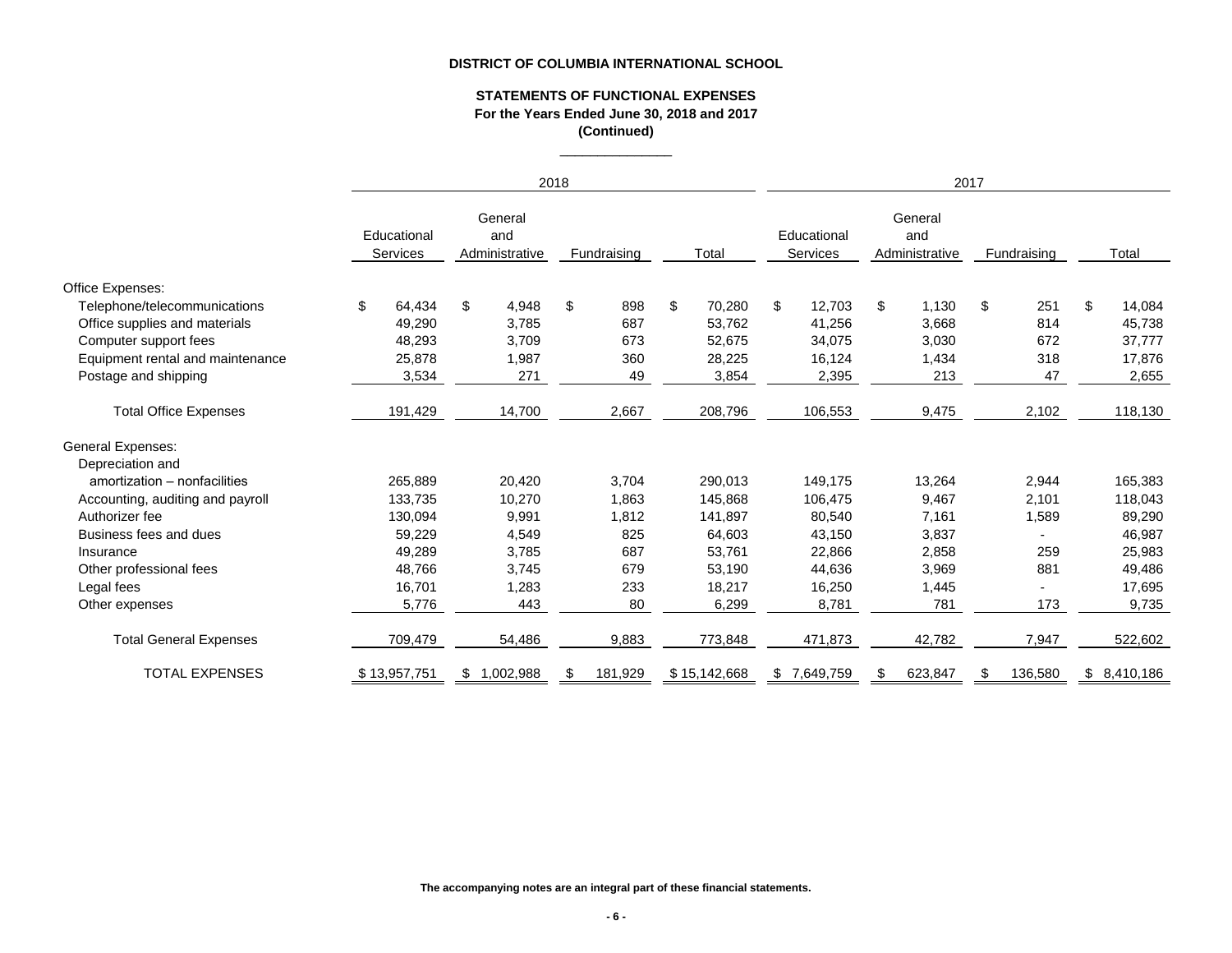# **Increase (Decrease) in Cash and Cash Equivalents STATEMENTS OF CASH FLOWS For the Years Ended June 30, 2018 and 2017**

 $\overline{\phantom{a}}$  , where  $\overline{\phantom{a}}$ 

|                                                                                                | 2018             | 2017            |
|------------------------------------------------------------------------------------------------|------------------|-----------------|
| CASH FLOWS FROM OPERATING ACTIVITIES                                                           |                  |                 |
| Change in net assets<br>Adjustments to reconcile change in net assets to net                   | \$<br>3,239,360  | \$<br>2,700,410 |
| cash provided by operating activities:                                                         |                  |                 |
| Unrealized (gain) loss on interest rate cap                                                    | (22, 955)        | 350,976         |
| Depreciation and amortization                                                                  | 1,870,129        | 166,730         |
| Contributed land lease                                                                         | (1,760,000)      |                 |
| Amortization of deferred financing costs                                                       | 186,036          |                 |
| Changes in assets and liabilities:                                                             |                  |                 |
| Accounts receivable                                                                            | (171, 229)       | 30,167          |
| Grants receivable                                                                              | (229, 633)       | 344,708         |
| Prepaid expenses                                                                               | (71, 512)        | (376, 827)      |
| Deferred rent receivable                                                                       | (141, 756)       |                 |
| Deposits                                                                                       | 15,000           | (147, 102)      |
| Accounts payable and accrued expenses                                                          | (2,725,234)      | 2,747,349       |
| Accrued payroll and benefits                                                                   | 126,209          | 28,637          |
| Deferred revenue                                                                               | 172,238          | 60,299          |
| Sublease deposit                                                                               | 130,166          |                 |
|                                                                                                |                  |                 |
| NET CASH PROVIDED BY OPERATING ACTIVITIES                                                      | 616,819          | 5,905,347       |
| CASH FLOWS FROM INVESTING ACTIVITIES                                                           |                  |                 |
| Purchases of fixed assets                                                                      | (18, 153, 715)   | (31, 425, 242)  |
| Transfers to restricted cash                                                                   | (400, 526)       | (800, 179)      |
| NET CASH USED IN INVESTING ACTIVITIES                                                          | (18, 554, 241)   | (32, 225, 421)  |
| CASH FLOWS FROM FINANCING ACTIVITIES                                                           |                  |                 |
| Proceeds from long-term debt                                                                   | 23,835,526       | 28,601,922      |
| Principal payments on long-term debt                                                           | (23, 702)        |                 |
| Purchase of interest rate cap                                                                  |                  | (474,000)       |
| Acquisition of loan financing costs                                                            | (103, 044)       | (927, 141)      |
| NET CASH PROVIDED BY FINANCING ACTIVITIES                                                      | 23,708,780       | 27,200,781      |
| <b>NET INCREASE IN CASH</b>                                                                    |                  |                 |
| AND CASH EQUIVALENTS                                                                           | 5,771,358        | 880,707         |
| CASH AND CASH EQUIVALENTS, BEGINNING OF YEAR                                                   | 3,941,715        | 3,061,008       |
| CASH AND CASH EQUIVALENTS, END OF YEAR                                                         | 9,713,073<br>\$  | \$3,941,715     |
| SUPPLEMENTAL DISCLOSURE OF CASH FLOW INFORMATION<br>Interest paid, net of capitalized interest | 1,979,178<br>\$  | \$              |
|                                                                                                |                  |                 |
| NONCASH DISCLOSURE<br>Fixed assets included in accounts payable and accrued expenses           | 3,528,516<br>\$. | 7,530,691<br>\$ |
|                                                                                                |                  |                 |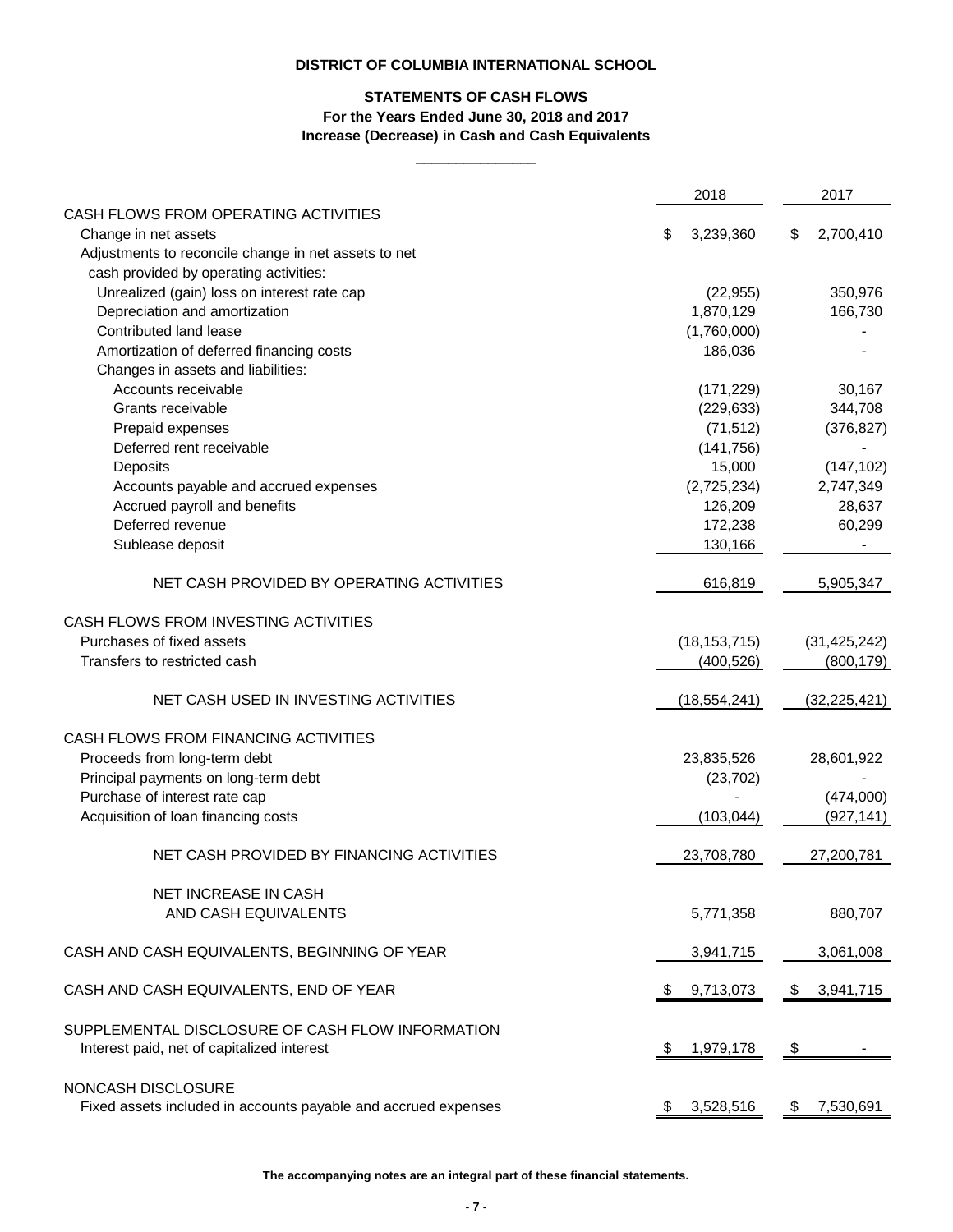# **NOTES TO FINANCIAL STATEMENTS For the Years Ended June 30, 2018 and 2017**

\_\_\_\_\_\_\_\_\_\_\_\_\_\_\_

#### 1. Organization and Summary of Significant Accounting Policies

#### **Organization**

The District of Columbia International School (DCI), a District of Columbia not-for-profit corporation, was incorporated on October 4, 2012, exclusively for educational purposes. DCI operates as part of the District of Columbia Public School System and was chartered under the authority of the District of Columbia Public Charter School Board. DCI is a Middle and High School offering language immersion and inquiry-based learning. DCI currently offers the worldrenowned International Baccalaureate Middle Years Program for students in the sixth through 10th grade. Advanced language programs are offered for Chinese, French and Spanish.

DCI is a cooperative, collaborative school founded by five language immersion public charter schools. These schools have amended their charters to include a secondary program for grades 6-12 at a new educational campus and as a new entity.

DCI member schools include the following:

- DC Bilingual Public Charter School
- Elsie Whitlow Stokes Community Freedom Public Charter School
- Latin American Montessori Bilingual Public Charter School
- Mundo Verde Bilingual Public Charter School
- Washington Yu Ying Public Charter School

It is the mission of DCI to inspire inquiring, engaged, knowledgeable and caring secondary students who are multilingual, culturally competent, and committed to proactively creating a socially just and sustainable world.

DCI's primary sources of support are local appropriations for charter schools from the District of Columbia. DCI also receives federal entitlement funding through the Office of the State Superintendent of Education.

# **Basis of Accounting**

DCI prepares its financial statements on the accrual basis of accounting. Consequently, revenue is recognized when earned and expenses are recorded when the obligation is incurred.

#### **Cash Equivalents**

Cash equivalents consist of money market funds.

#### **Restricted Cash**

Under the terms of a certain note payable agreement, DCI is required to maintain cash balances restricted for debt service reserves. This restricted cash is separately reported in the accompanying statements of financial position.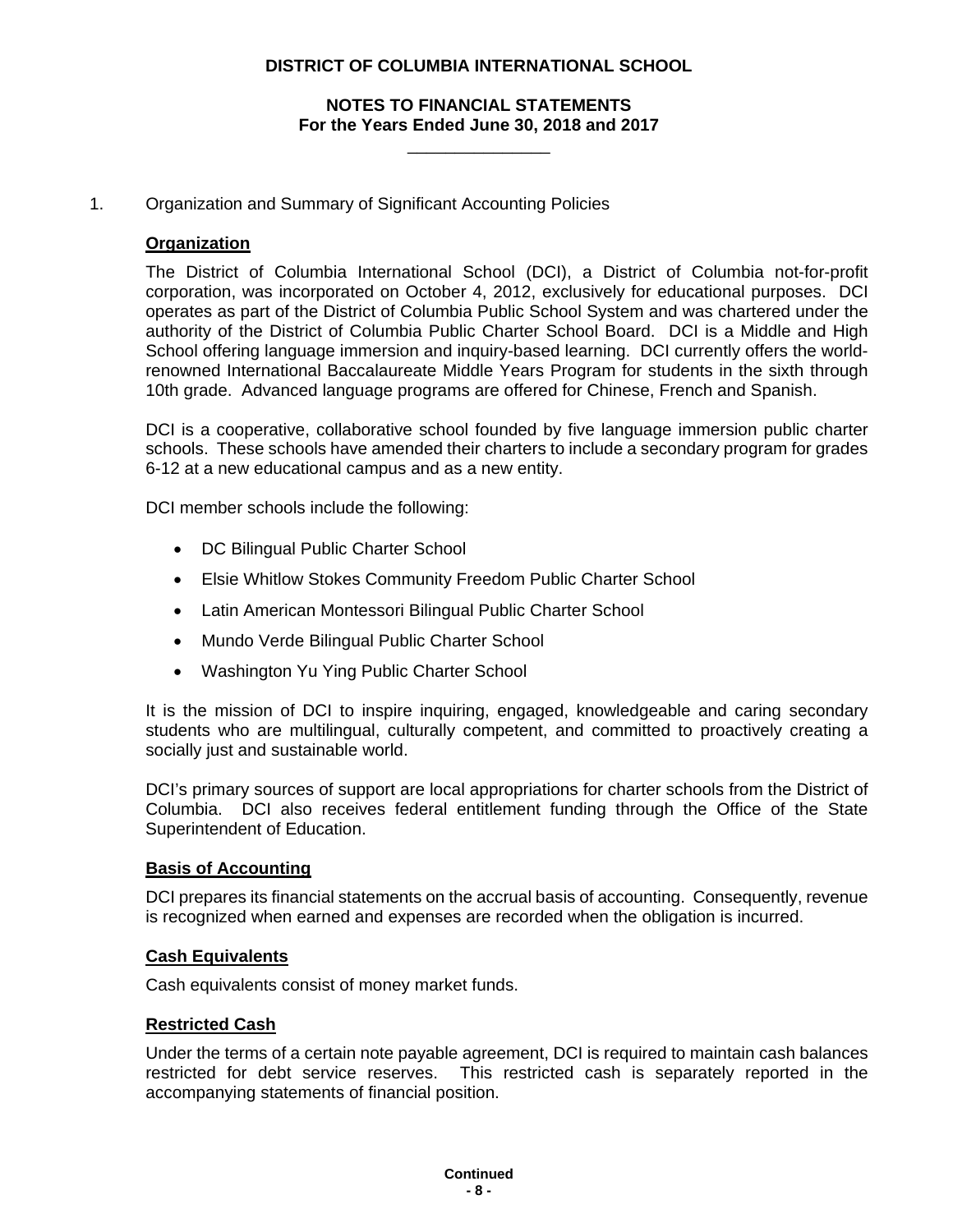# **NOTES TO FINANCIAL STATEMENTS For the Years Ended June 30, 2018 and 2017**

\_\_\_\_\_\_\_\_\_\_\_\_\_\_\_

1. Organization and Summary of Significant Accounting Policies (continued)

# **Accounts and Grants Receivable**

Accounts and grants receivable are primarily from the federal government, the District of Columbia and a sublease agreement with the Latin American Montessori Bilingual Public Charter School. Grants and contributions that are expected to be collected in future years are recorded at the present value of their estimated future cash flows. DCI uses the allowance method to record potentially uncollectible accounts. Management determines the allowance for probable uncollectible receivables by reviewing all outstanding receivables for possible uncollectibility. Receivables are charged to the allowance account when deemed uncollectible. As of June 30, 2018 and 2017, all accounts and grants receivable were due to be collected in less than one year and were considered fully collectible.

# **Fixed Assets and Related Depreciation and Amortization**

Furniture, fixtures and equipment, leasehold improvements, and construction in progress are recorded at cost and include items with a cost greater than \$1,000 and an estimated useful life in excess of one year. Depreciation and amortization is computed using the straight-line method over the estimated useful lives of the assets, which include three to five years for furniture, fixtures and equipment. Leasehold improvements are amortized using the straight-line method over the remaining life of the lease. Construction in progress is not depreciated until the construction is completed and the asset is placed in service. The construction in progress as of June 30, 2018 and 2017, is for the last phase of the construction services for the development of the school building located at 1400 Main Drive, NW, Washington, DC, on the former Walter Reed Medical Center property. Expenditures for major repairs and improvements are capitalized, while expenditures for minor repairs and maintenance costs are expensed when incurred.

# **Deferred Financing Costs**

Deferred financing costs are presented as a reduction of the carrying amount of the related debt liability and the related amortization charge is included in interest expense. Deferred financing costs are amortized over the term of the loan using the straight-line method. GAAP requires that the effective yield method be used to amortize financing costs. However, the effect of using the straight-line method is not materially different from the results that would have been obtained under the effective yield method.

#### **Classification of Net Assets**

The net assets of DCI are reported as follows:

- Unrestricted net assets represent the portion of expendable funds that are available for support of the operations of DCI.
- Temporarily restricted net assets are specifically restricted by donors for various programs or future periods.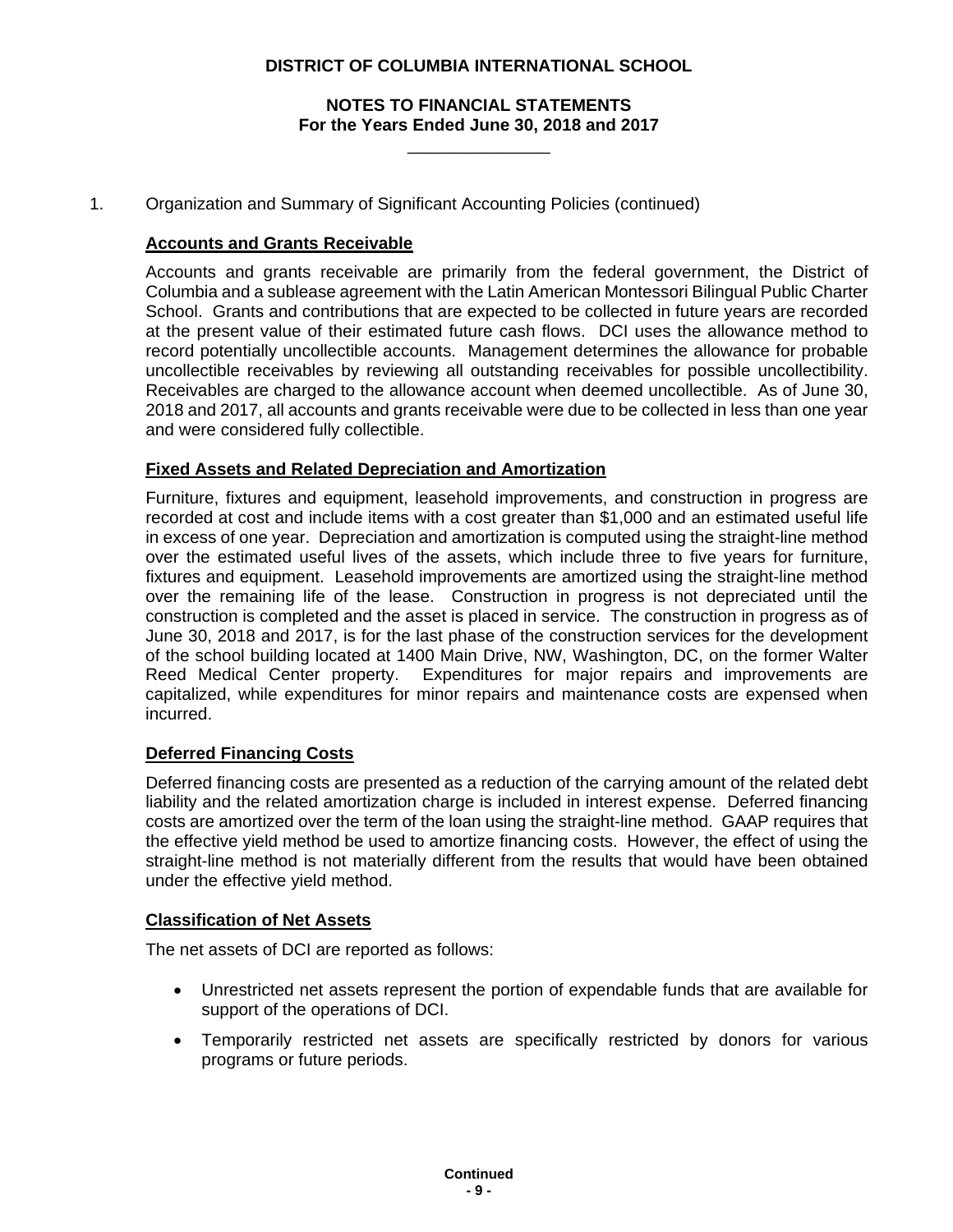# **NOTES TO FINANCIAL STATEMENTS For the Years Ended June 30, 2018 and 2017**

\_\_\_\_\_\_\_\_\_\_\_\_\_\_\_

1. Organization and Summary of Significant Accounting Policies (continued)

#### **Revenue Recognition**

#### *Federal and Charter School Funding*

DCI receives a per pupil student allocation and facility allowance from the District of Columbia to cover the cost of academic expenses. Revenue is recognized ratably over the academic year. Payments received for the summer following the academic year, if any, are reported as deferred revenue in the accompanying statements of financial position.

# *Grants and Contributions*

Grants and contributions are reported as revenue in the year in which payments are received and/or unconditional promises to give are made. DCI reports gifts of cash and other assets as temporarily restricted if they are received with donor stipulations that limit the use of the donated assets. When a stipulated time restriction ends or the purpose of a restriction is accomplished, temporarily restricted net assets are reclassified to unrestricted net assets and reported in the accompanying statements of activities as net assets released from restrictions.

DCI has grants with United States and state government agencies in exchange for services. Revenue from these grants is recognized as allowable costs are incurred on the basis of direct costs plus allowable indirect costs. Revenue recognized on grants for which payments have not been received is reflected as grants receivable in the accompanying statements of financial position. Grant awards received but not yet expended for the purpose of the award are included as deferred revenue in the accompanying statements of financial position.

# **Functional Allocation of Expenses**

The costs of providing the various programs and other activities have been summarized on a functional basis in the accompanying statements of activities and functional expenses. Accordingly, certain costs have been allocated among the programs and supporting services benefited based upon various methods deemed to justify the benefits received by those programs and supporting services.

#### **Estimates**

The preparation of financial statements in conformity with accounting principles generally accepted in the United States of America (GAAP) requires management to make estimates and assumptions that affect certain reported amounts and disclosures. Accordingly, actual results could differ from those estimates.

#### 2. Cash Restricted for Debt Service

Under the terms of the master loan agreement with Bank of America, as disclosed in Note 4, DCI has established a cash collateral account with Bank of America which serves as security for the loan obligation. This account was established during the year ended June 30, 2017. A minimum deposit of \$800,000 was required to be made to this account upon its opening. Future deposits to this account are required until the account reaches a balance of \$2,200,000, which balance will be maintained until the loan maturity date of December 14, 2021.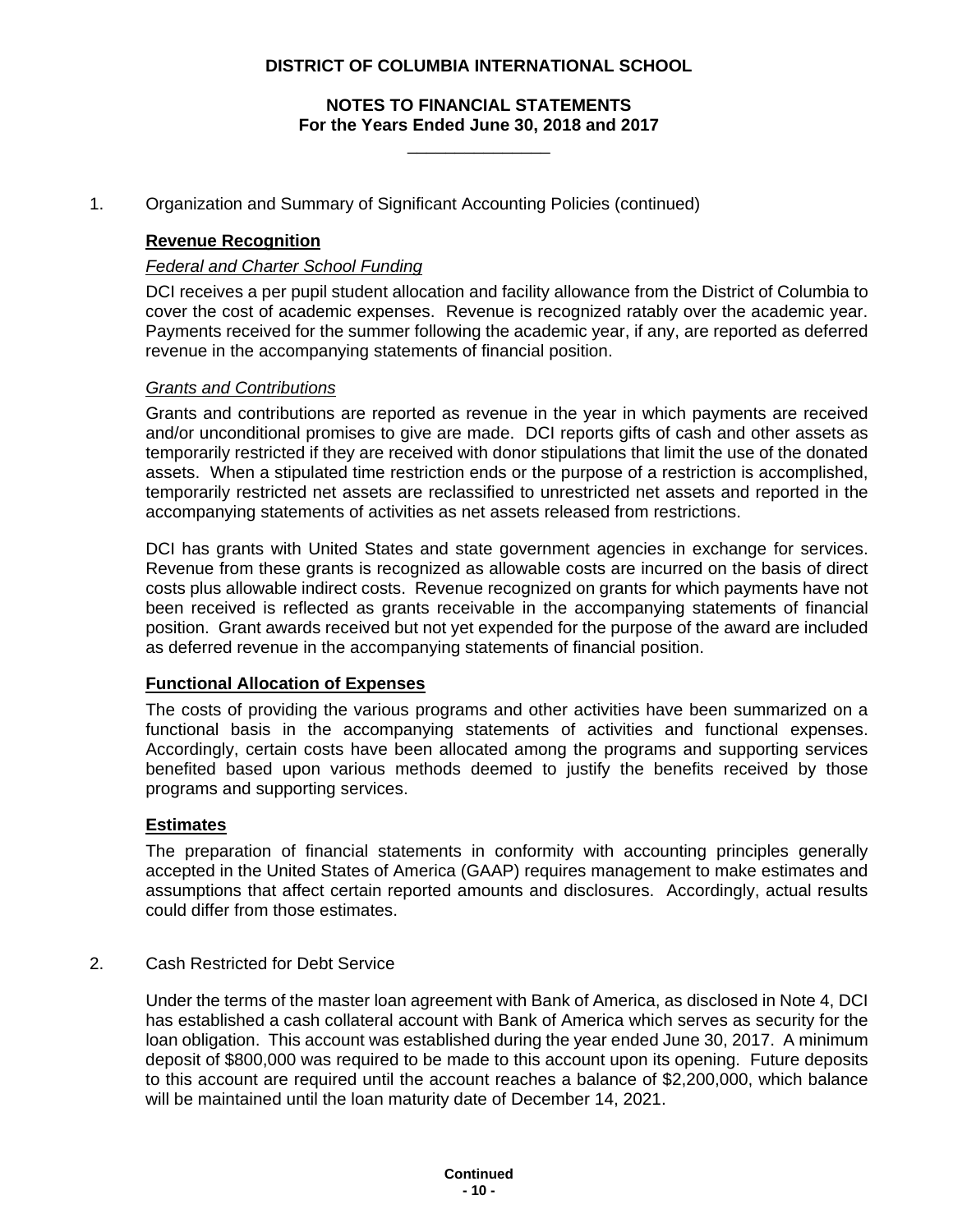#### **NOTES TO FINANCIAL STATEMENTS For the Years Ended June 30, 2018 and 2017**

\_\_\_\_\_\_\_\_\_\_\_\_\_\_\_

#### 2. Cash Restricted for Debt Service (continued)

#### Amount Due On or Before

November 1, 2017 **\$ 400,000** November 1, 2018 **\$ 400,000** November 1, 2019 **\$** 600,000

Withdrawals or disbursements are not allowed to be made from this account, and any earnings on the account must be reinvested into the account. The balance of this account as of June 30, 2018 and 2017, was \$1,200,705 and \$800,179, respectively.

#### 3. Conditional Awards

As of June 30, 2018 and 2017, DCI had received conditional grants from funders totaling \$875,000 and \$626,250, respectively. These grants will be recognized as revenue when DCI launches an International Baccalaureate Career Program and Diploma Program for 11th and 12th grades. As the condition has not yet been met, these amounts are not recognized as a receivable as of June 30, 2018 and 2017, in the accompanying statements of financial position.

#### 4. Notes Payable

On December 14, 2016, DCI entered into five loan agreements to be used to renovate building #11, commonly referred to as the former Walter Reed campus, or Delano Hall, located at 1400 Main Drive, NW, Washington, DC. The loan with Bank of America is treated as senior debt in all respect to payment and performance over the others. The remaining four subordinate loans are with Building Hope, Local Initiatives Support Corporation, Office of Public Charter School Financing and Support (OPCSFS), and the Reinvestment Fund. During the year ended June 30, 2018, DCI entered into two additional notes payable with City First Enterprises and City First Bank.

#### Bank of America

DCI entered into a construction loan agreement with Bank of America on December 14, 2016. The loan is not to exceed \$41,789,437. The agreement bears a variable rate equal to the daily London Interbank Offered rate (LIBOR) floating rate plus 350 basis points. As of June 30, 2018 and 2017, the outstanding payable amount was \$38,453,552 and \$16,905,561, respectively. As of June 30, 2018 and 2017, the remaining amount available to be drawn was \$3,335,885 and \$24,883,876, respectively. DCI entered into an interest rate cap agreement with Bank of America to hedge a floating rate exposure. The effect of this interest rate cap is to limit the LIBOR interest rate portion to a maximum of 3.5% during the period of the cap agreement. This effectively would cap the total interest rate on this loan at 7% per annum.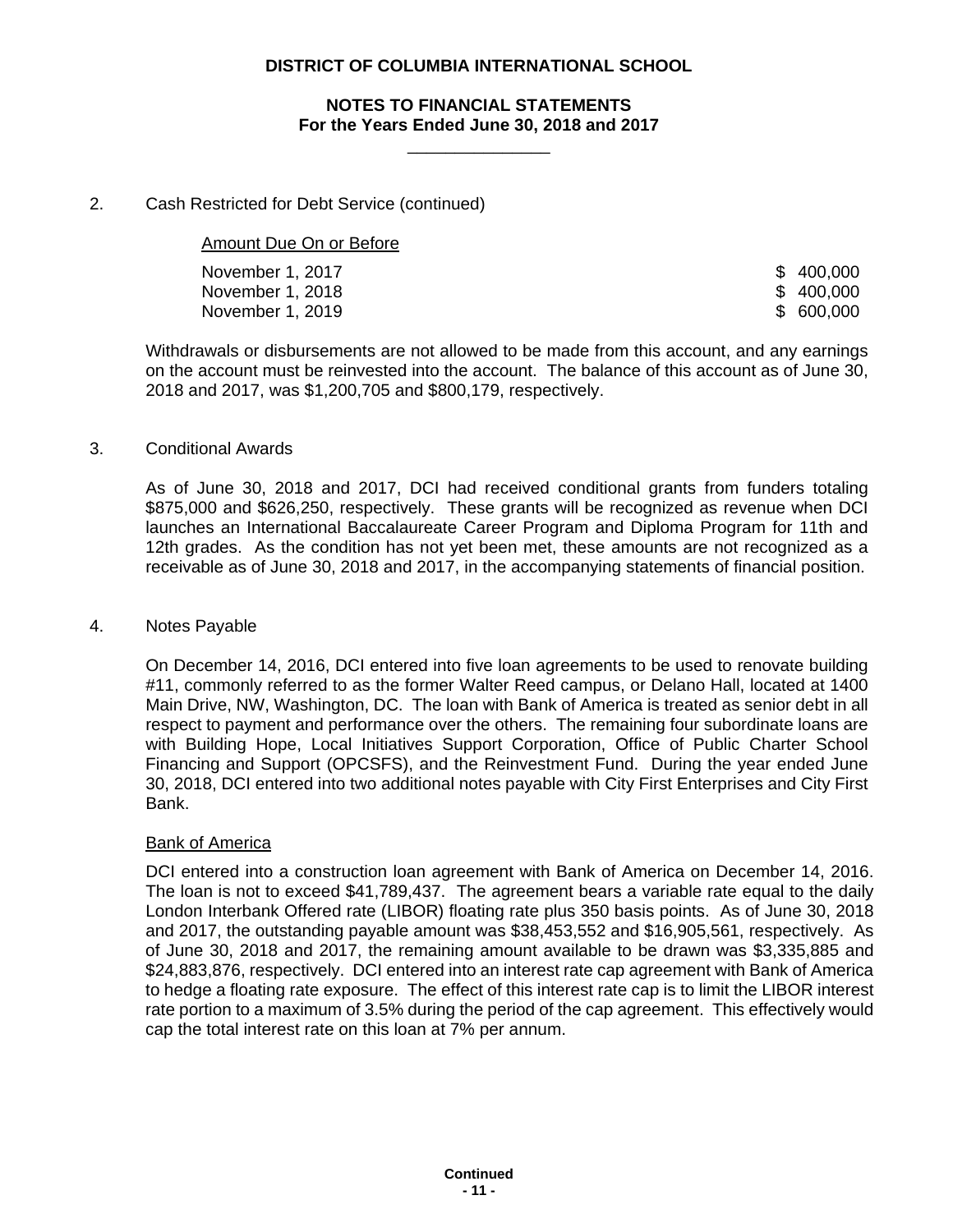#### **NOTES TO FINANCIAL STATEMENTS For the Years Ended June 30, 2018 and 2017**

\_\_\_\_\_\_\_\_\_\_\_\_\_\_\_

#### 4. Notes Payable (continued)

#### Bank of America (continued)

Principal and interest are payable in monthly installments of \$275,672 beginning January 1, 2019. A balloon payment of \$35,448,421 will be due on the maturity date, December 14, 2021. This loan is secured by a leasehold deed of trust assignment, security agreement and fixture filing and the building and property.

In accordance with the loan agreement, DCI is required to maintain unencumbered liquid assets, such as cash and cash equivalents, of increasing amounts until maturity. As of June 30, 2017, the minimum liquidity amount was \$2,200,000 and which remained in effect through October 31, 2017. The minimum liquidity amount then increased to \$2,400,000 for the period November 1, 2017, through October 31, 2018; \$2,950,000 for the period November 1, 2018, through October 31, 2019; \$3,750,000 for the period November 1, 2019, through October 31, 2020; and \$5,000,000 for the period November 1, 2020, through the remaining life of the loan. DCI met this requirement as of June 30, 2018 and 2017.

DCI also needs to maintain a debt service coverage ratio of at least 1.20 to 1.00 beginning with the year ended June 30, 2018. DCI met this requirement as of June 30, 2018.

#### Local Initiatives Support Corporation

DCI entered into a loan agreement with Local Initiatives Support Corporation on December 14, 2016. The loan was made in the amount of \$5,128,175 and bears interest at 5% per annum. Loan proceeds are obtainable through draw requests submitted by DCI for payment of expenses related to the construction project. As of June 30, 2018, the entire loan amount of \$5,128,175 was drawn. The amount of loan proceeds drawn as of June 30, 2017, was \$4,899,530, leaving \$228,645 remaining as available to be drawn down. Principal and interest are payable in monthly installments of \$29,979 beginning on January 1, 2019. A balloon payment of \$4,824,433 will be due on the maturity date, December 14, 2021. Prepayments may be made at any time without penalty. This loan is secured by a security agreement and fixture filing on the property, including improvements; assignment of leases, rents, and profits; assignments of construction and architectural contracts, permits, licenses and plan, environment indemnity agreement and collateral assignment.

#### Reinvestment Fund

DCI entered into a loan agreement with the Reinvestment Fund, Inc. on December 14, 2016. The loan was made in the amount of \$5,128,175 and bears a variable monthly rate equal to the onemonth LIBOR plus 400 basis points during the interest-only period that began on December 14, 2016, and will end on December 1, 2018. After December 1, 2018, the interest rate will be adjusted to a fixed rate based on the three-year Treasury Rate published on November 29, 2018, plus 375 basis points. Interest-only payments are due monthly beginning January 1, 2017, and continue through December 1, 2018, at which time both principal and interest payments will be due. Loan proceeds are obtainable through draw requests submitted by DCI for payment of expenses related to the construction project.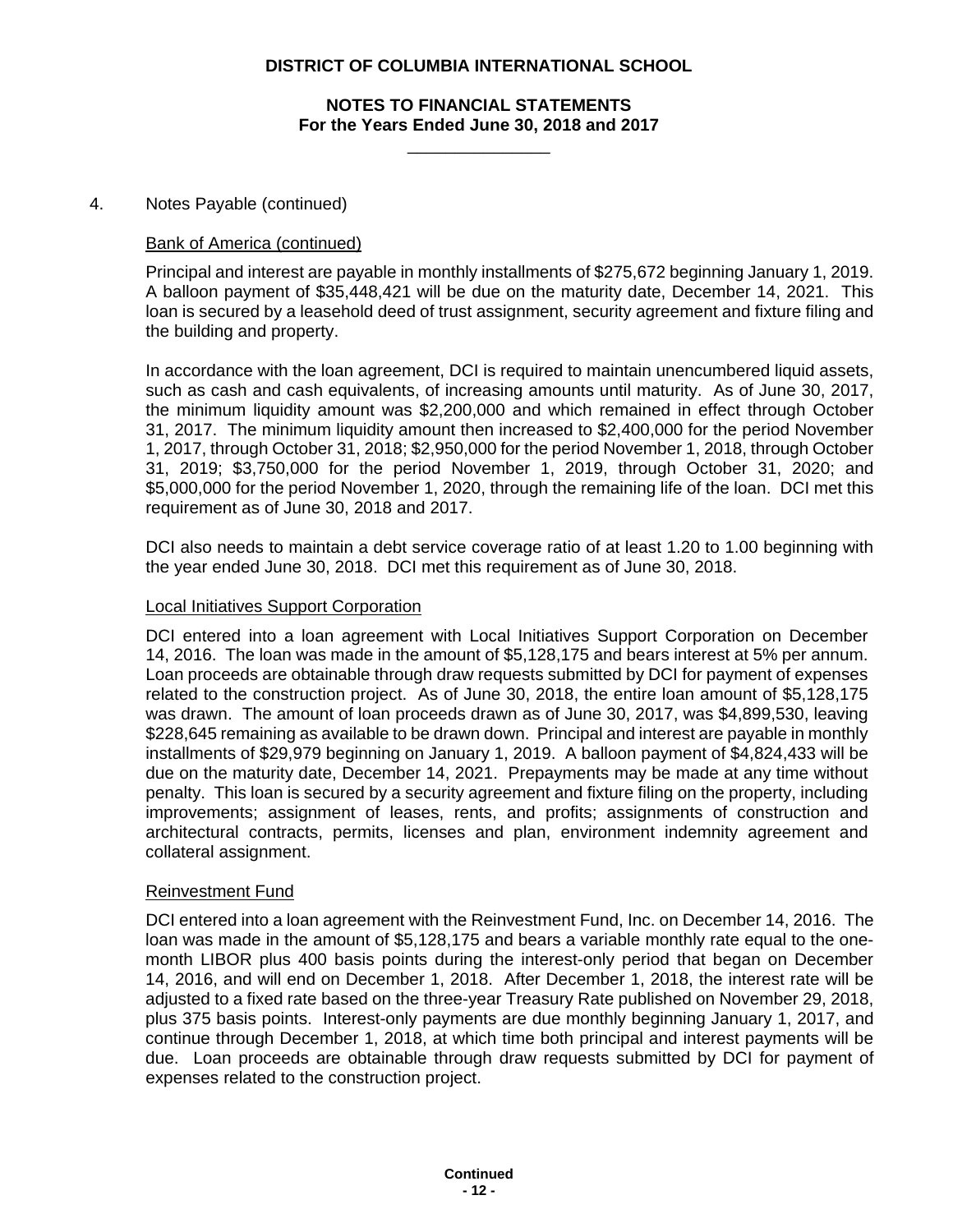#### **NOTES TO FINANCIAL STATEMENTS For the Years Ended June 30, 2018 and 2017**

\_\_\_\_\_\_\_\_\_\_\_\_\_\_\_

#### 4. Notes Payable (continued)

#### Reinvestment Fund (continued)

As of June 30, 2018 and 2017, the outstanding payable amount was \$5,127,259 and \$4,898,369, respectively. As of June 30, 2018 and 2017, the remaining amount available to be drawn was \$916 and \$229,806, respectively. Principal and interest are payable in monthly installments of \$32,417 beginning January 1, 2019. A balloon payment of \$4,828,979 will be due on the maturity date, December 14, 2021. Prepayments may be made prior to maturity without penalty. This loan is secured by a security interest on the property and improvements; a shared second priority lien in the rents, issues, profits and leases; a continuing shared second lien in the restricted cash account and in the operating account; a continuing second priority lien on the payments; and facilities receivables.

Beginning with the fiscal year ending June 30, 2018, DCI needs to maintain a debt service coverage ratio of not less than 1.2 to 1.0. DCI also needs to maintain a lease coverage ratio of not less than 1.2 to 1.0 regarding its sublease. These covenants need to be met at the end of each fiscal year. During the period of the loan, DCI is also required to maintain unrestricted cash or cash equivalents in the amount of at least one-twelfth of its total annual operating expenses, excluding depreciation, or such greater amount as necessary to cover at any given time not less than 30 days' operating expenses. DCI met all these requirements as of and for the years ended June 30, 2018 and 2017.

#### City First

DCI entered into two loan agreements with City First Enterprises and City First Bank on December 15, 2017. The loans were made in the amount of \$1,000,000 from City First Bank and \$830,000 from City First Enterprises and bear interest at 3.25% per annum and 6% per annum, respectively. Principal and interest are payable in monthly installments of \$18,987 beginning January 1, 2019. A balloon payment of \$1,113,647 will be due on the maturity date, February 1, 2023. Prepayments may be made prior to maturity without penalty. This loan is secured by a security interest on the property and improvements; a fourth priority lien in the rents, issues, profits and leases; a continuing shared fourth lien in the restricted cash account and in the operating account; a continuing fourth priority lien on the payments; and facilities receivables. On December 15, 2017, DCI entered into a guaranty agreement with a third party to guaranty the principal, interest and related costs of the \$1,000,000 loan.

#### Office of Public Charter School Financing and Support

DCI entered into a loan agreement with OPCSFS on December 16, 2016. The loan was made in the amount of \$949,231 and bears interest at 4.5% per annum. Interest-only payments are due monthly through February 1, 2019, at which time both principal and interest payments will be due. Principal and interest are payable in monthly installments of \$15,828 beginning January 1, 2019. A balloon payment of \$899,294 will be due on the maturity date, December 14, 2021. Prepayments may be made at any time without penalty. This loan is secured by a third priority lien on a leasehold interest in the property and improvements; third priority assignment of all leases and rents from the property, per pupil payments, facility allowances, and assignment of all management, construction, architectural contracts and plans.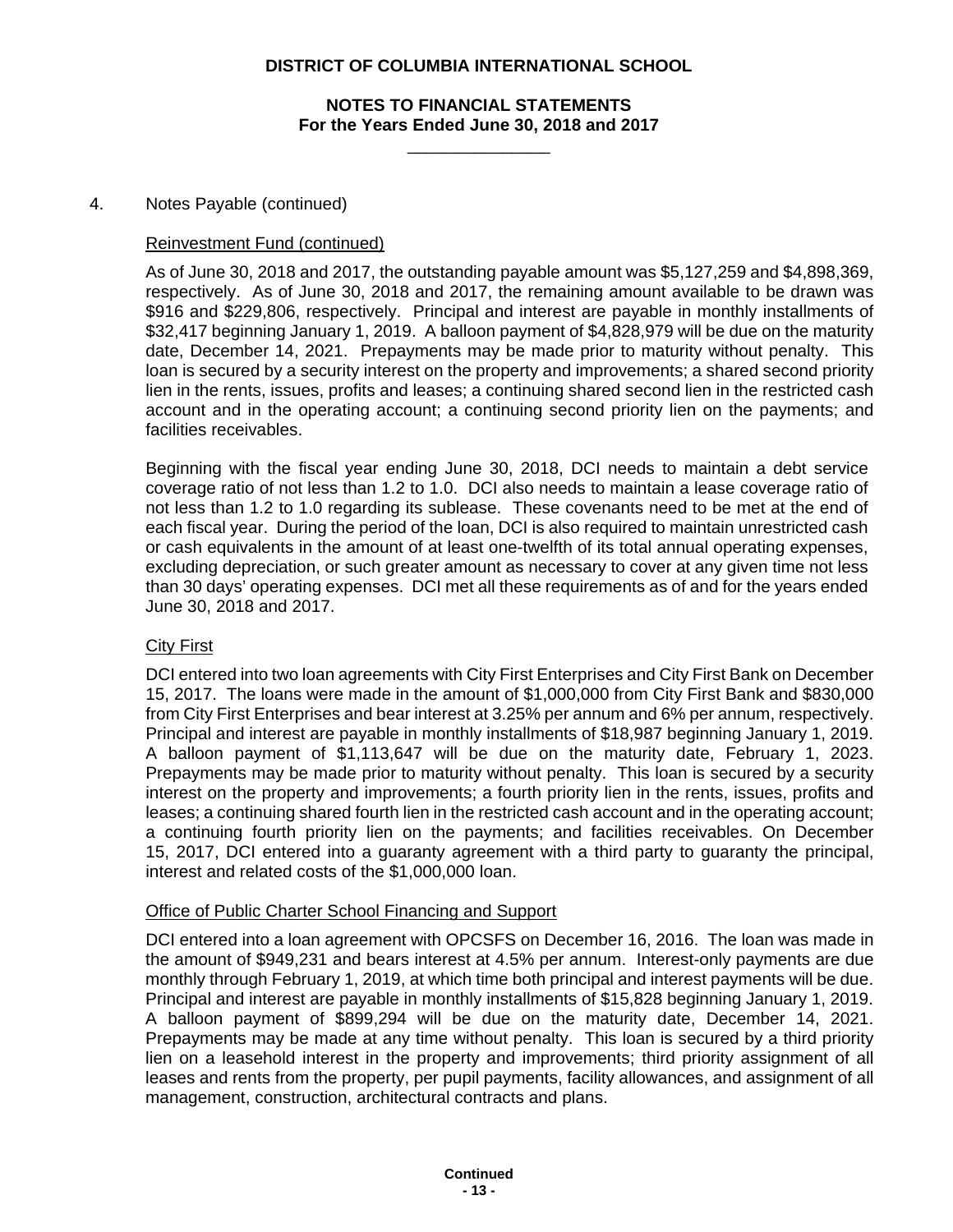#### **NOTES TO FINANCIAL STATEMENTS For the Years Ended June 30, 2018 and 2017**

\_\_\_\_\_\_\_\_\_\_\_\_\_\_\_

#### 4. Notes Payable (continued)

#### Building Hope

DCI entered into a loan agreement with Building Hope on November 9, 2016. The loan was made in the amount of \$949,231 and bears interest at 4.5% per annum. Interest-only payments are due monthly through February 1, 2019, at which time both principal and interest payments will be due. Principal and interest are payable in monthly installments of \$5,276 beginning January 1, 2019. A balloon payment of \$888,479 will be due on the maturity date, December 14, 2021. This loan is secured by a third priority lien of leasehold interest in the property; third priority assignment of all leases and rents from the property; third priority lien on per pupil payments, facility allowances, and assignment of all management, construction, architectural contracts and plans.

A summary of outstanding principal balances by source type as of June 30, 2018 and 2017, is as follows:

|                                            | 2018                | 2017                |
|--------------------------------------------|---------------------|---------------------|
| Bank of America                            | \$38,453,552        | \$16,905,561        |
| Local Initiatives Support Corporation      | 5,128,175           | 4,899,530           |
| <b>Reinvestment Fund</b>                   | 5,127,259           | 4,898,369           |
| City First                                 | 1,806,298           |                     |
| <b>OPCSFS</b>                              | 949,231             | 949,231             |
| <b>Building Hope</b>                       | 949,231             | 949,231             |
| <b>Total Outstanding Principal Balance</b> | \$52,413,746        | \$28,601,922        |
| Less: Unamortized Deferred                 |                     |                     |
| <b>Financing Costs</b>                     | (844,149)           | (927, 141)          |
| Notes Payable, Net                         | <u>\$51,569,597</u> | <u>\$27,674,781</u> |

As of June 30, 2018, principal payments on the notes payable were due as follows:

| For the Year Ending<br>June 30, |               |
|---------------------------------|---------------|
| 2019                            | 737,618<br>\$ |
| 2020                            | 1,473,829     |
| 2021                            | 1,559,961     |
| 2022                            | 47,430,159    |
| 2023                            | 1,212,179     |
| Total                           | \$52,413,746  |

Total interest expense incurred related to these notes payable was \$1,979,178 for the year ended June 30, 2018. Total amortization of the debt issuance costs related to these notes payable was \$186,036 for the year ended June 30, 2018. There was no interest incurred or amortization of debt issuance costs for the year ended June 30, 2017.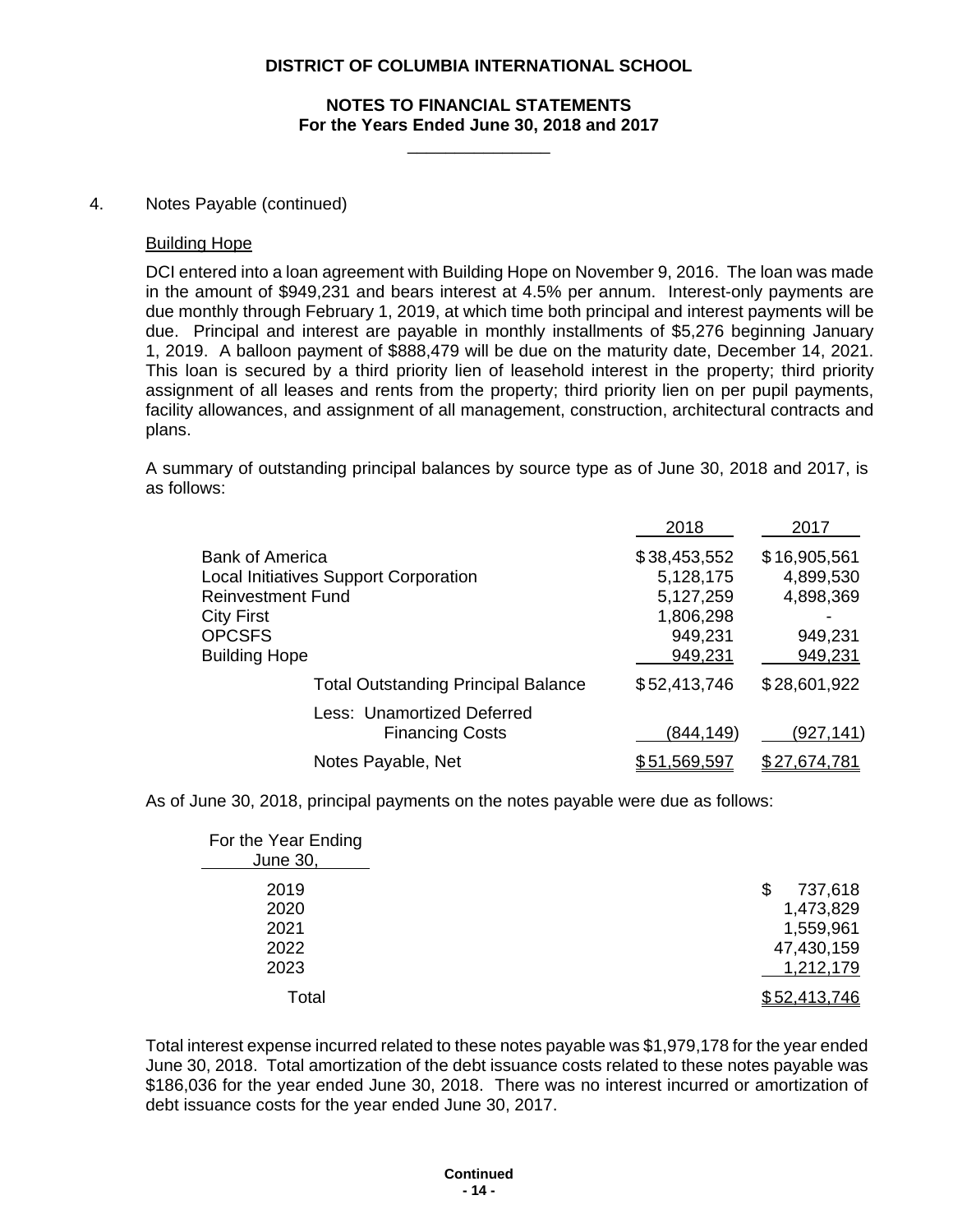#### **NOTES TO FINANCIAL STATEMENTS For the Years Ended June 30, 2018 and 2017**

\_\_\_\_\_\_\_\_\_\_\_\_\_\_\_

#### 5. Fair Value Measurement

Accounting standards define fair value and establish a framework for measuring fair value in accordance with GAAP. Accounting standards emphasize that fair value is a market-based measurement, not an entity-specific measurement, and therefore a fair value measurement should be determined based on the assumptions that market participants would use in pricing the asset or liability. As a basis for considering market participant assumptions in fair value measurements, accounting standards established a fair value hierarchy based upon the transparency of the inputs to the valuation of an asset or liability. These inputs may be observable, whereby the market participant assumptions are developed based on market data obtained from independent sources, or unobservable, whereby assumptions about market participant assumptions are developed by the reporting entity based on the best information available in the circumstances. The three levels of the fair value hierarchy under the fair value measurement standards are described as follows:

*Level 1 –* Inputs based on quoted prices (unadjusted) in active markets for identical assets or liabilities accessible at the measurement date.

*Level 2 –* Inputs other than quoted prices included in Level 1 that are observable for the asset or liability, either directly or indirectly, such as quoted prices for similar assets or liabilities in active markets.

*Level 3 –* Unobservable inputs for the asset or liability, including the reporting entity's own assumptions in determining the fair value measurement.

The following table summarizes DCI's assets measured at fair value on a recurring basis as of June 30, 2018:

|                   |                | <b>Quoted Prices</b><br>in Active |                |              |
|-------------------|----------------|-----------------------------------|----------------|--------------|
|                   |                | Markets for                       | Significant    |              |
|                   |                | Identical                         | Other          | Significant  |
|                   |                | Assets/                           | Observable     | Unobservable |
|                   | Total          | Liabilities                       | Inputs         | Inputs       |
|                   | Fair Value     | (Level 1)                         | (Level 2)      | (Level 3)    |
| Interest Rate Cap | <u>145,979</u> | ፍ                                 | <u>145,979</u> | ፍ<br>-       |

The following table summarizes DCI's assets measured at fair value on a recurring basis as of June 30, 2017:

|                   |            | <b>Quoted Prices</b><br>in Active |             |              |
|-------------------|------------|-----------------------------------|-------------|--------------|
|                   |            | Markets for                       | Significant |              |
|                   |            | Identical                         | Other       | Significant  |
|                   |            | Assets/                           | Observable  | Unobservable |
|                   | Total      | Liabilities                       | Inputs      | Inputs       |
|                   | Fair Value | (Level 1)                         | (Level 2)   | (Level 3)    |
| Interest Rate Cap | 123.024    |                                   | 123.024     |              |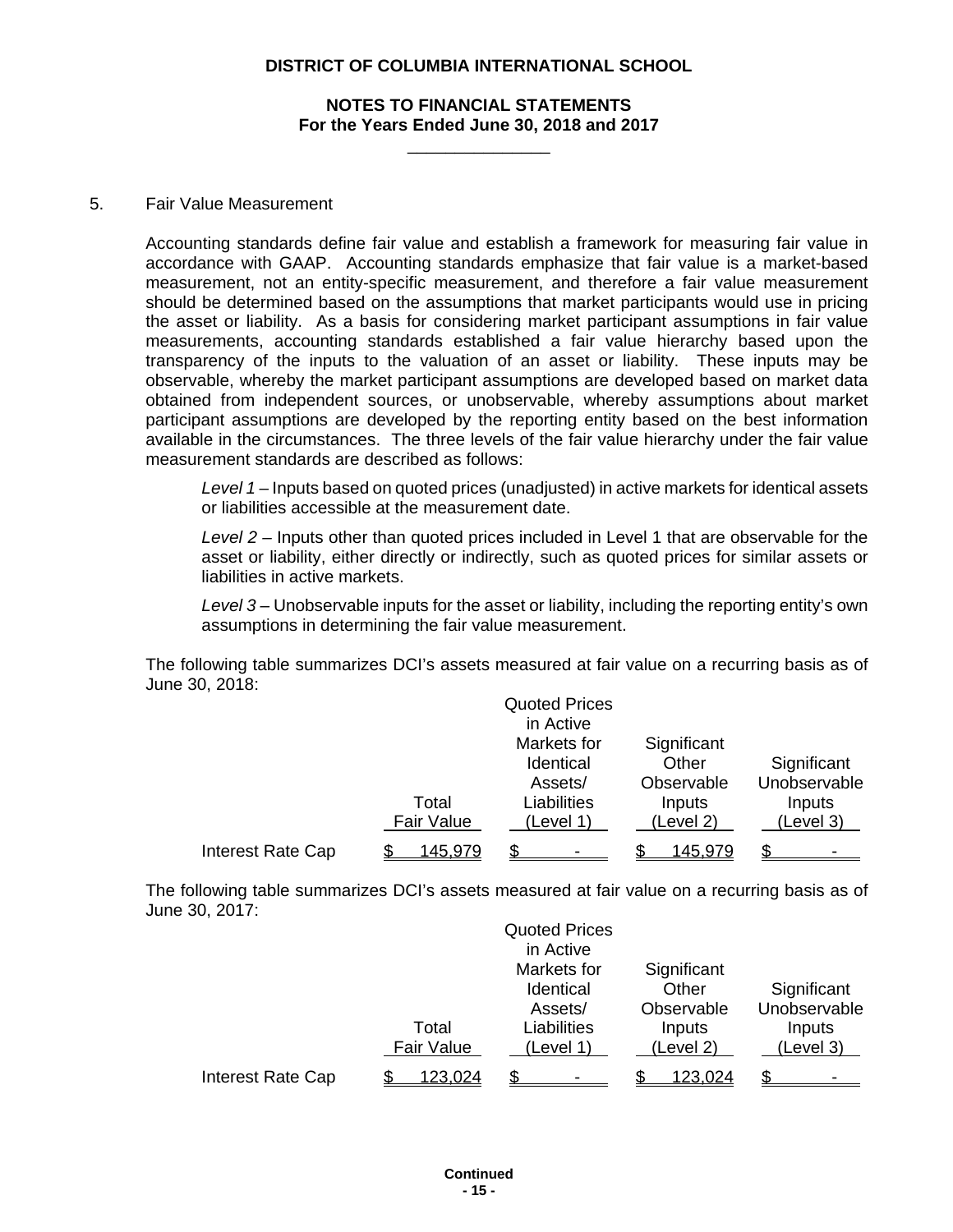#### **NOTES TO FINANCIAL STATEMENTS For the Years Ended June 30, 2018 and 2017**

\_\_\_\_\_\_\_\_\_\_\_\_\_\_\_

#### 5. Fair Value Measurement (continued)

The fair value of the interest rate cap agreement is the estimated amount that DCI would receive to sell the cap agreement to a market participant at the reporting date, taking into account current interest rates and the current credit worthiness of the cap counter parties.

As discussed in Note 4, DCI has entered into an interest rate cap agreement with Bank of America to reduce the impact of changes in interest rates on its variable rate debt.

#### 6. Charter School Funding – Per Pupil Allocation

DCI receives local funding from the District of Columbia in the form of per-pupil educational allotments and facility allotments. This funding is based on the equivalent number of full-time students and is determined annually. Per-pupil allocation funding for the years ended June 30, 2018 and 2017, was composed of the following:

|                                           | 2018         | 2017        |
|-------------------------------------------|--------------|-------------|
| General education                         | \$9,361,450  | \$5,559,404 |
| <b>Facilities allowance</b>               | 2,566,953    | 1,624,480   |
| Special education                         | 1,836,040    | 1,406,253   |
| At-risk students                          | 341,434      | 212,035     |
| English as a second language              | 336,737      | 213,488     |
| <b>Total Per Pupil Allocation Funding</b> | \$14,442,614 | 9,015,660   |

During the year ended June 30, 2018, all District of Columbia public charter schools received a one-time payment to reflect a retroactive increase in the fiscal year 2017 Unit Per Student Funding Formula (UPSFF) base rate due to the city's new contract with the Washington Teachers' Union (WTU). The payment was based on the final enrollment audit count, supplemental payments and extended school year (ESY) funding. This supplemental payment of approximately \$155,000 is included in the per pupil funding allocation in the accompanying statements of activities.

7. Temporarily Restricted Net Assets

As of June 30, 2018 and 2017, temporarily restricted net assets were available as follows:

|                                                 | 2018               |     | 2017           |
|-------------------------------------------------|--------------------|-----|----------------|
| Future use (2018 – 2046) contributed land lease | \$1,699,310        | \$. | -              |
| Field trips                                     | 44.427             |     | 63,235         |
| New School Venture Fund                         |                    |     | 160,536        |
| <b>Total Temporarily Restricted Net Assets</b>  | <u>\$1,743,737</u> |     | <u>223,771</u> |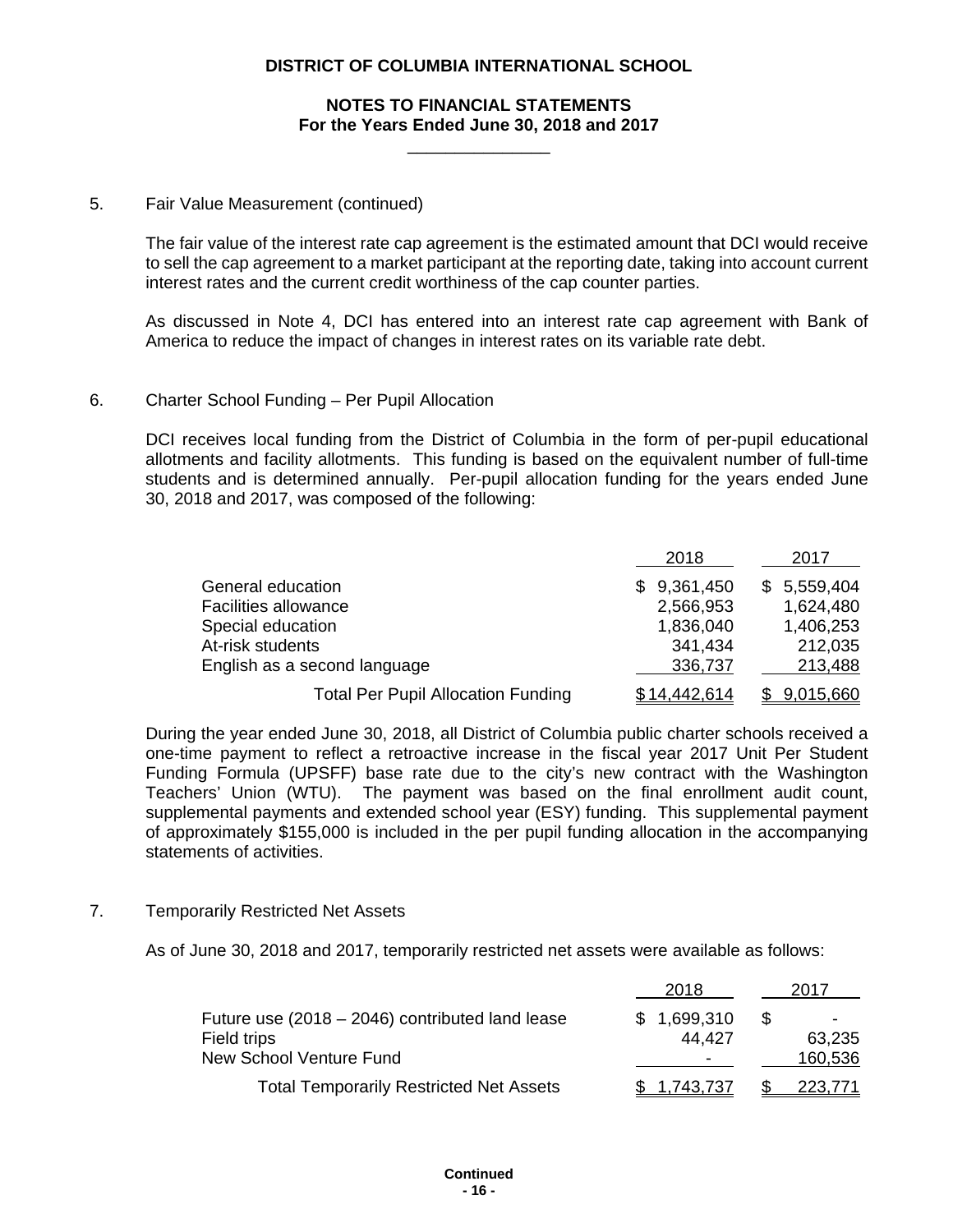**NOTES TO FINANCIAL STATEMENTS For the Years Ended June 30, 2018 and 2017**

\_\_\_\_\_\_\_\_\_\_\_\_\_\_\_

#### 8. Risks and Commitments

#### **Concentration of Risk**

DCI maintains its cash and cash equivalents with certain commercial financial institutions. As of June 30, 2018 and 2017, the Federal Deposit Insurance Corporation (FDIC) insured balances of a depositor at FDIC-insured institutions up to \$250,000. The amount held by DCI in excess of the FDIC-insured limit as of June 30, 2018 and 2017, was approximately \$9,997,000 and \$3,809,000, respectively. While the amounts at times exceed the amount guaranteed and, therefore, bear some risk, DCI has not experienced, nor does it anticipate, any loss of funds.

#### **Office of Management and Budget Uniform Guidance**

DCI has instructed its independent auditors to audit its applicable federal programs for the year ended June 30, 2018, in compliance with Title 2 U.S. *Code of Federal Regulations* Part 200, *Uniform Administrative Requirements, Cost Principles, and Audit Requirements for Federal Awards* (the Uniform Guidance), issued by the U.S. Office of Management and Budget (OMB). Until such audit is reviewed and accepted by the contracting or granting agencies, there exists a contingent liability to refund any amounts received in excess of allowable costs. Management believes that any matters arising from the review by the federal or state agencies of the independent auditor's reports for the year ended June 30, 2018, will not have a material effect on DCI's financial position as of June 30, 2018, or its results of operations for the year then ended.

#### **Major Contributor**

DCI receives public funds from the District of Columbia based on the number of students it enrolls according to the UPSFF developed by the Mayor and City Council. If a significant reduction in this revenue should occur, it could have a material effect on DCI's programs. During the years ended June 30, 2018 and 2017, DCI earned per pupil funding revenue of \$14,412,614 and \$9,015,660, respectively, from the District of Columbia, which is approximately 79% of DCI's total revenue for each year. This revenue is reflected as per pupil funding allocation and per pupil funding – facilities allowance in the accompanying statements of activities.

#### **Related Party**

A board member of DCI is affiliated with the New Schools Venture Fund. During June 2018, this organization granted \$375,000 to DCI. This grant was accounted for as a conditional grant by DCI. During the year ended June 30, 2018, \$175,000 was received and recognized as deferred revenue, as the program had not yet begun.

#### **Charter School Agreement**

DCI was approved by the District of Columbia Public Charter School Board (DCPCSB) as a jointly operated co-located campus of the middle-high school campuses of five language immersion charter schools in the District of Columbia. The agreement was effective July 1, 2014, and provides for a 15-year term of operation. The contract may be renewed for successive 15-year periods if the DCPCSB deems that DCI is in compliance with its contract and District of Columbia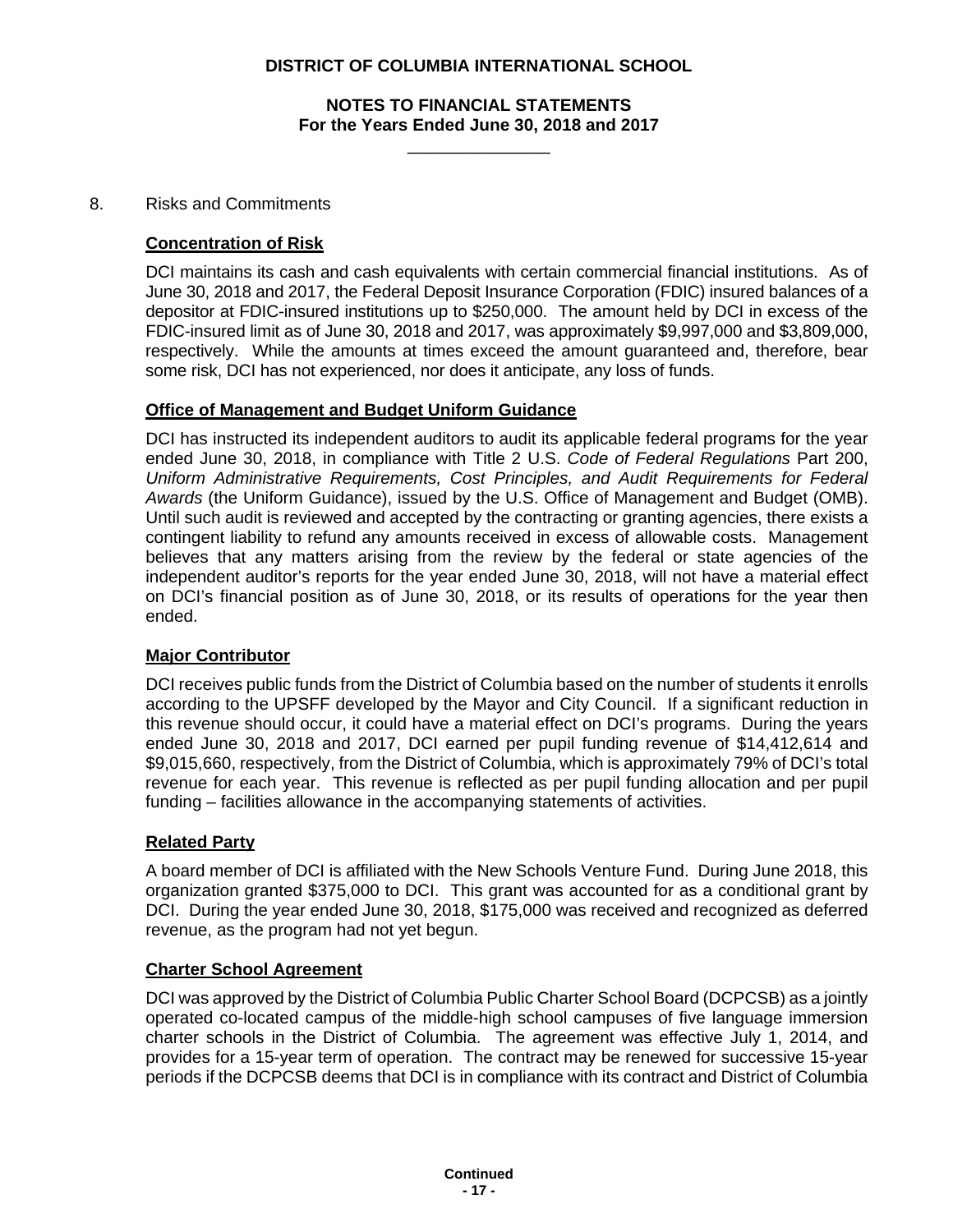#### **NOTES TO FINANCIAL STATEMENTS For the Years Ended June 30, 2018 and 2017**

\_\_\_\_\_\_\_\_\_\_\_\_\_\_\_

#### 8. Risks and Commitments (continued)

#### **Charter School Agreement (continued)**

statutory provisions. In addition, in accordance with the Charter School Act, the DCPCSB is required to review DCI every five years, with the first review expected to occur in 2019. The DCPCSB may revoke a school contract if a school violates applicable law, materially violates the contract or fails to meet the student academic achievement expectations set forth in the charter contract. Management believes it is in compliance with all applicable laws and regulations.

#### **Operating Leases**

#### Building Lease (1500 Harvard Street, NW)

DCI entered into a rental agreement effective July 15, 2015, with Charter School Incubator Initiative for the rental of certain classroom space and other premises at 1500 Harvard Street, NW, in Washington, DC The term of this agreement was scheduled to continue until July 15, 2018, but could be terminated on July  $15<sup>th</sup>$  of any year. DCI terminated this lease on July 15, 2017.

For the years ended June 30, 2018 and 2017, rent expense was \$135,163 and \$1,594,541, respectively, which is included in rent expense in the accompanying statements of functional expenses.

#### Ground Lease Agreement (1400 Main Drive, NW)

On November 10, 2016, DCI entered into a lease for property located at 1400 Main Drive, NW, Washington, DC, the former Walter Reed Army Medical Center property. The purpose of this lease was to obtain the property in order to renovate it for a school building. DCI obtained this lease from a development company which in turn has leased the property from the District of Columbia.

The term of this lease began on November 10, 2016, and ends on October 10, 2046, with annual lease payments of \$50. DCI recognized contributed land lease revenue of \$1,760,000 as temporarily restricted support as of August 31, 2017, at the time DCI met the condition of the lease that donated ground can only be used for a public charter school. The present value of the lease exceeded the estimated fair value of the land itself. Therefore, in accordance with GAAP, DCI recognized the contributed ground lease at the estimated fair value of the land. The resulting asset is reflected as contributed land lease in the accompanying statements of financial position. Annually, the fiscal year's value of the space is recognized as in-kind rent expense. For June 30, 2018, in-kind rent of \$60,690 was recognized and is included in depreciation and amortization – facilities in the accompanying statements of functional expenses.

For the years ended June 30, 2018 and 2017, rent expense was \$99,368 and \$0, respectively, which is included in rent expense in the accompanying statements of functional expenses.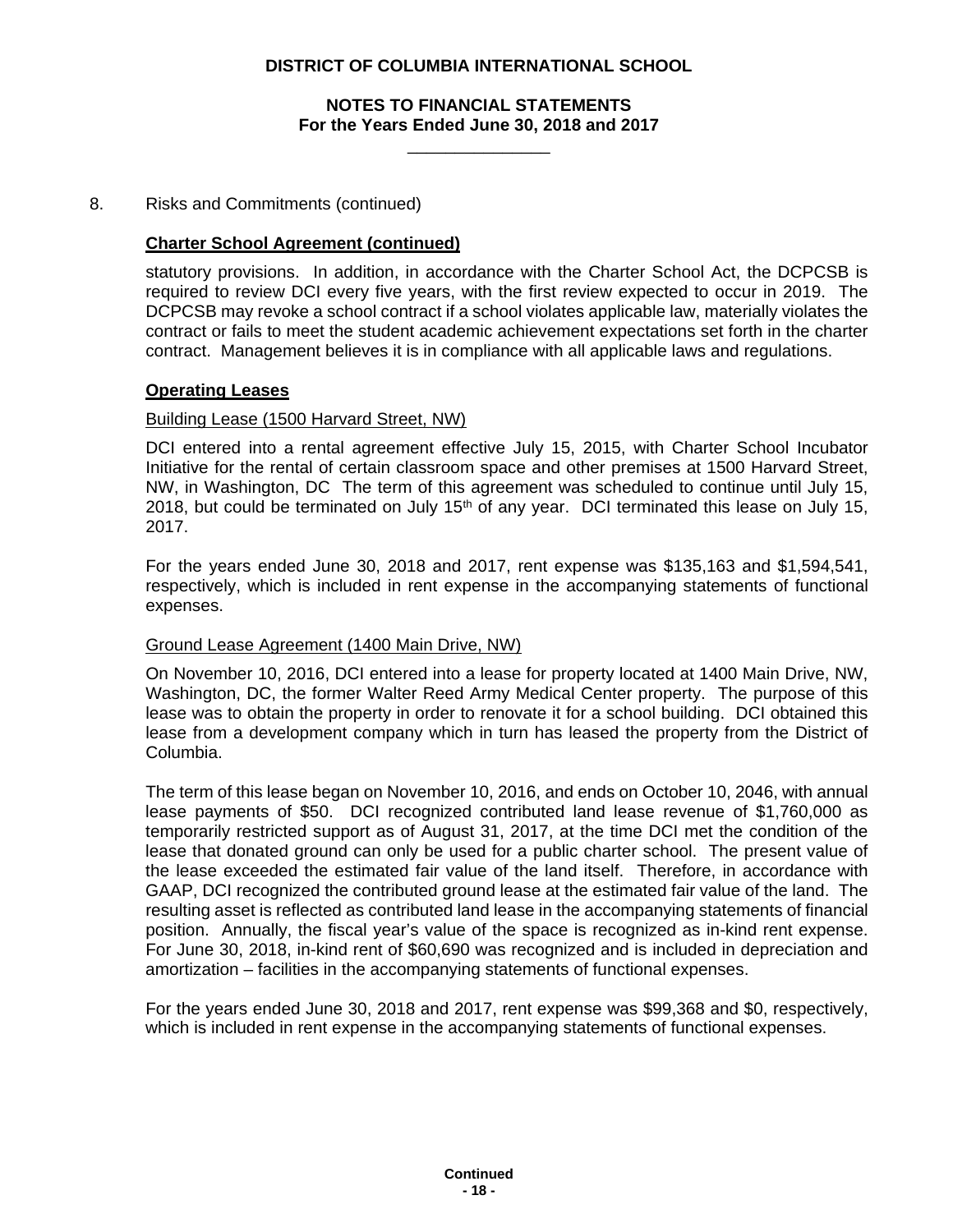#### **NOTES TO FINANCIAL STATEMENTS For the Years Ended June 30, 2018 and 2017**

\_\_\_\_\_\_\_\_\_\_\_\_\_\_\_

#### 8. Risks and Commitments (continued)

#### **Operating Leases (continued)**

#### Sublease

On November 10, 2016, DCI entered into an agreement to sublease a portion of its school. The sublease commenced when DCI's occupancy of its current space began, on August 28, 2017, and expires on August 27, 2047. As a requirement of this lease, a security deposit of \$130,166 was made. A reserve in the amount of \$25,000 was also required. Annual base rent for year one is \$468,600, which is for the year ended June 30, 2018. Year two annual rent is \$624,800 and year three annual base rent is \$781,000. Each year thereafter, the base rent will increase by the lesser of (a) the percentage increase in the per pupil facilities allowance from the prior year or (b) 3%.

As of June 30, 2018 and 2017, future minimum lease payments to be received under this operating sublease were as follows:

| For the Year Ending<br>December 31, |               |
|-------------------------------------|---------------|
| 2019                                | 624,800<br>\$ |
| 2020                                | 781,000       |
| 2021                                | 804,430       |
| 2022                                | 828,563       |
| 2023                                | 853,420       |
| Thereafter                          | 30,862,056    |
| Total                               | \$34,754,269  |

9. Pension Plan

#### **Teachers' Retirement Plan**

As authorized by the Title 38 of the Code of the District of Columbia, teachers of the District of Columbia Public School System may participate in a defined benefit plan named the "Teachers' Retirement Plan." The District of Columbia Retirement Board (DCRB) is responsible for paying benefits attributable to teacher service. An employee may elect to remain in the Teachers' Retirement Plan if that individual leaves employment with the District of Columbia Public School System and becomes an employee of a DC Public Charter School provided the election is made within 60 days of departure. To remain in the plan, the teacher must make the required employee retirement contributions and DCI must make the match contributions that the District of Columbia Government would have made to the plan. Employee contributions of 11% of annual salary are required to be made on a pre-tax basis to the plan.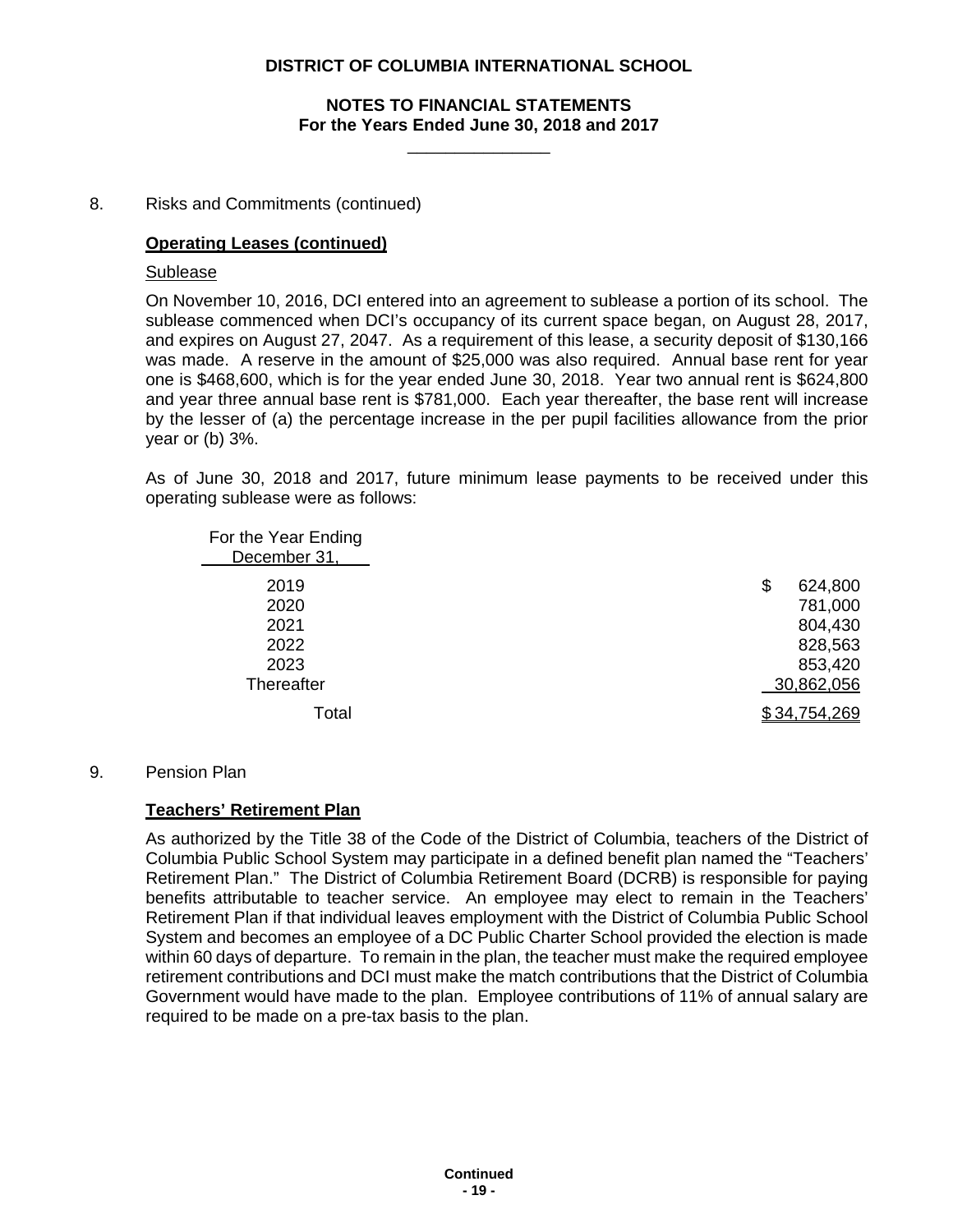#### **NOTES TO FINANCIAL STATEMENTS For the Years Ended June 30, 2018 and 2017**

\_\_\_\_\_\_\_\_\_\_\_\_\_\_\_

#### 9. Pension Plan (continued)

#### **401(k) Retirement Plan**

DCI provides pension benefits for its employees through a defined contribution 401(k) retirement plan. The Plan provides for employees to contribute up to the statutory limits set by the Internal Revenue Code (the IRC). DCI contributes, on a matching basis, an amount up to 3% of an employee's base annual salary for employees with one or more years of employment.

The combined amount of employer contributions for these two pension plans for the years ended June 30, 2018 and 2017, was \$56,030 and \$53,770, respectively.

#### 10. Income Taxes

Under Section 501(c)(3) of the IRC, DCI is exempt from federal taxes on income other than net unrelated business income. For the years ended June 30, 2018 and 2017, no provision for income taxes was made, as DCI had no material net unrelated business income.

DCI reviews and assesses all activities annually to identify any changes in the scope of the activities and revenue sources and the tax treatment thereof to identify any uncertainty in income taxes. For the years ended June 30, 2018 and 2017, management did not identify any uncertainty in income taxes requiring recognition or disclosure in these financial statements.

DCI's tax returns are subject to possible examination by the taxing authorities. For federal purposes, the tax returns essentially remain open for possible examination for a period of three years after the respective filing deadlines of those returns.

#### 11. Reclassifications

Certain 2017 amounts have been reclassified to conform to the 2018 presentation.

#### 12. Subsequent Events

In preparing these financial statements, DCI has evaluated events and transactions, for potential recognition or disclosure, through November 19, 2018, the date the financial statements were available to be issued. There were no subsequent events identified through November 19, 2018, that require recognition or disclosure in these financial statements.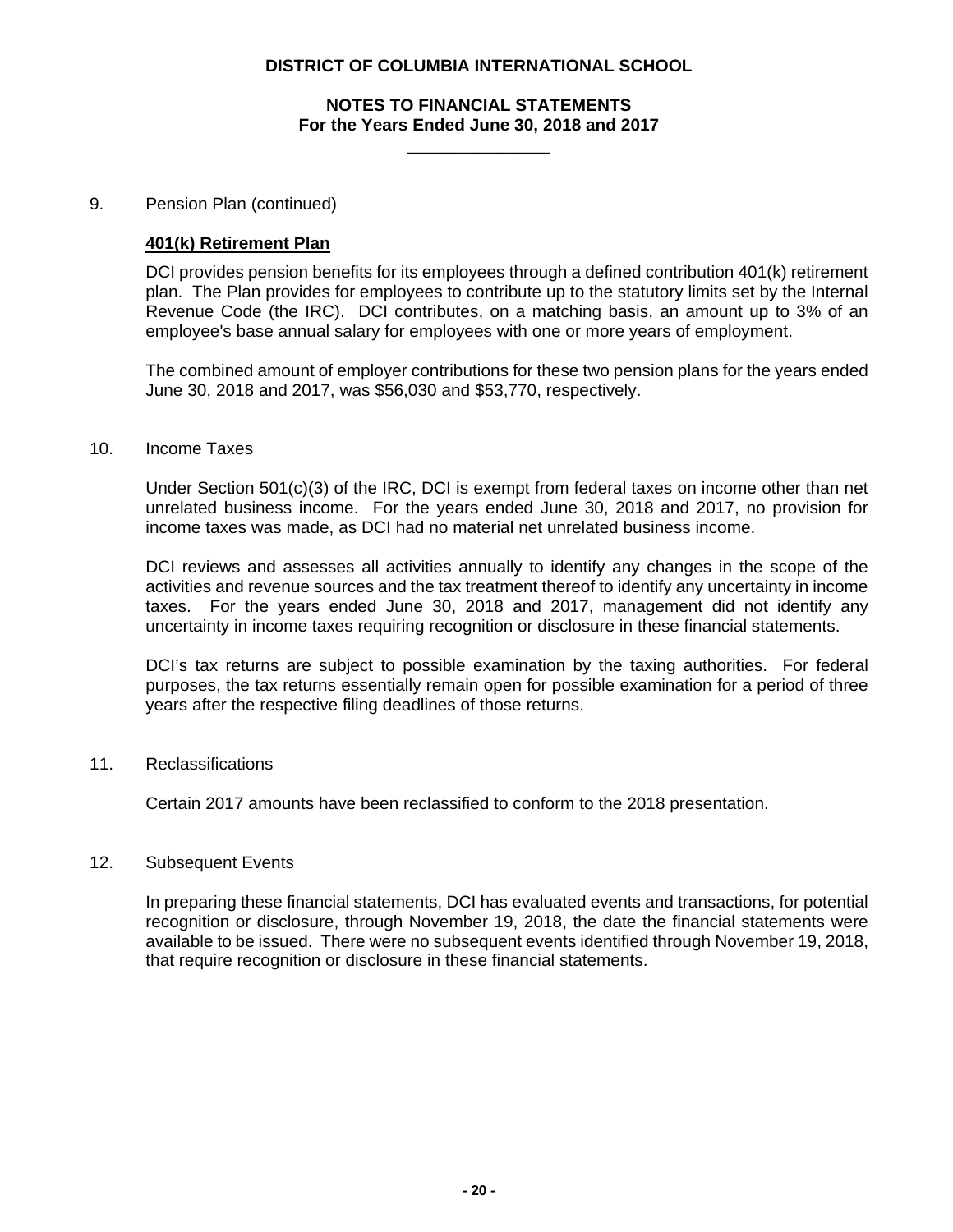**Certified Public Accountants** 

# **REPORT ON INTERNAL CONTROL OVER FINANCIAL REPORTING AND ON COMPLIANCE AND OTHER MATTERS BASED ON AN AUDIT OF FINANCIAL STATEMENTS PERFORMED IN ACCORDANCE WITH** *GOVERNMENT AUDITING STANDARDS*

# **INDEPENDENT AUDITOR'S REPORT**

To the Board of Trustees of the District of Columbia International School

We have audited, in accordance with the auditing standards generally accepted in the United States of America and the standards applicable to financial audits contained in *Government Auditing Standards* issued by the Comptroller General of the United States, the financial statements of the District of Columbia International School (DCI), which comprise the statement of financial position as of June 30, 2018, and the related statements of activities, functional expenses and cash flows for the year then ended, and the related notes to the financial statements, and have issued our report thereon dated November 19, 2018.

# **Internal Control Over Financial Reporting**

In planning and performing our audit of the financial statements, we considered DCI's internal control over financial reporting (internal control) to determine the audit procedures that are appropriate in the circumstances for the purpose of expressing our opinion on the financial statements, but not for the purpose of expressing an opinion on the effectiveness of DCI's internal control. Accordingly, we do not express an opinion on the effectiveness of DCI's internal control.

A *deficiency in internal control* exists when the design or operation of a control does not allow management or employees, in the normal course of performing their assigned functions, to prevent, or detect and correct, misstatements on a timely basis. A *material weakness* is a deficiency, or a combination of deficiencies, in internal control, such that there is a reasonable possibility that a material misstatement of the entity's financial statements will not be prevented, or detected and corrected, on a timely basis. A *significant deficiency* is a deficiency, or a combination of deficiencies, in internal control that is less severe than a material weakness, yet important enough to merit attention by those charged with governance.

Our consideration of internal control was for the limited purpose described in the first paragraph of this section and was not designed to identify all deficiencies in internal control that might be material weaknesses or significant deficiencies. Given these limitations, during our audit we did not identify any deficiencies in internal control that we consider to be material weaknesses. However, material weaknesses may exist that have not been identified.

# **Compliance and Other Matters**

As part of obtaining reasonable assurance about whether DCI's financial statements are free from material misstatement, we performed tests of its compliance with certain provisions of laws, regulations, contracts, and grant agreements, noncompliance with which could have a direct and material effect on the determination of financial statement amounts. However, providing an opinion on compliance with those provisions was not an objective of our audit, and accordingly, we do not express such an opinion.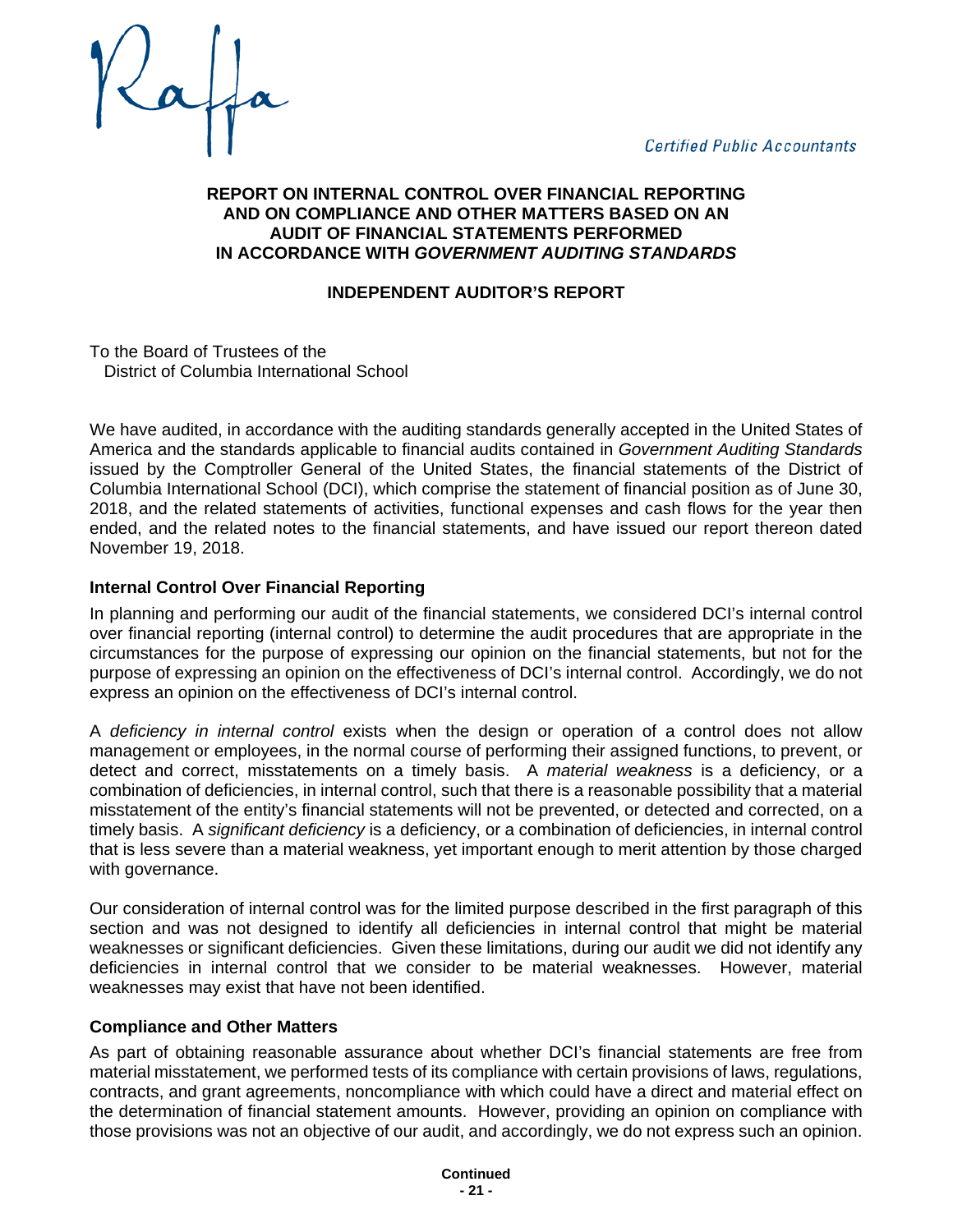The results of our tests disclosed no instances of noncompliance or other matters that are required to be reported under *Government Auditing Standards*.

# **Purpose of This Report**

The purpose of this report is solely to describe the scope of our testing of internal control and compliance and the results of that testing, and not to provide an opinion on the effectiveness of DCI's internal control or on compliance. This report is an integral part of an audit performed in accordance with *Government Auditing Standards* in considering the organization's internal control and compliance. Accordingly, this communication is not suitable for any other purpose.

Raffa, P.C.

**Raffa, P.C.**

Washington, DC November 19, 2018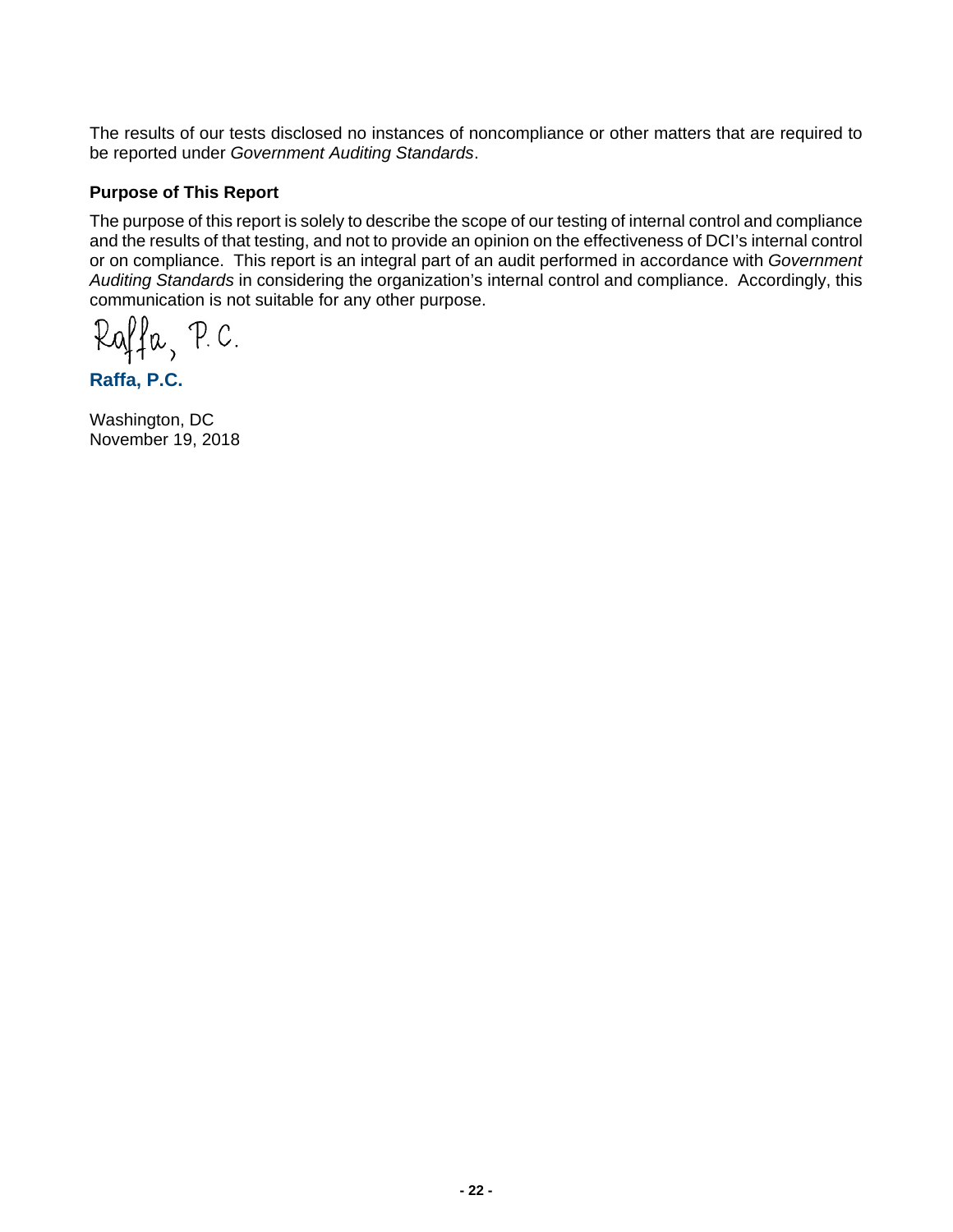**Certified Public Accountants** 

# **REPORT ON COMPLIANCE FOR EACH MAJOR PROGRAM AND ON INTERNAL CONTROL OVER COMPLIANCE REQUIRED BY THE UNIFORM GUIDANCE**

# **INDEPENDENT AUDITOR'S REPORT**

To the Board of Trustees of the District of Columbia International School

# **Report on Compliance for Each Major Federal Program**

We have audited the District of Columbia International School's (DCI's) compliance with the types of compliance requirements described in the *OMB Compliance Supplement* that could have a direct and material effect on each of DCI's major federal programs for the year ended June 30, 2018. DCI's major federal program is identified in the summary of auditor's results section of the accompanying schedule of findings and questioned costs.

# *Management's Responsibility*

Management is responsible for compliance with federal statues, regulations, and the terms and conditions of its federal awards applicable to its federal programs.

# *Auditor's Responsibility*

Our responsibility is to express an opinion on compliance for each of DCI's major federal programs based on our audit of the types of compliance requirements referred to above. We conducted our audit of compliance in accordance with auditing standards generally accepted in the United States of America; the standards applicable to financial audits contained in *Government Auditing Standards*, issued by the Comptroller General of the United States; and the audit requirements of Title 2 U.S. *Code of Federal Regulations* Part 200, *Uniform Administrative Requirements, Cost Principles, and Audit Requirements for Federal Awards* (the Uniform Guidance).Those standards and the Uniform Guidance require that we plan and perform the audit to obtain reasonable assurance about whether noncompliance with the types of compliance requirements referred to above that could have a direct and material effect on a major federal program occurred. An audit includes examining, on a test basis, evidence about DCI's compliance with those requirements and performing such other procedures as we considered necessary in the circumstances.

We believe that our audit provides a reasonable basis for our opinion on compliance for DCI's major federal program. However, our audit does not provide a legal determination of DCI's compliance.

# *Opinion on Each Major Federal Program*

In our opinion, DCI complied, in all material respects, with the types of compliance requirements referred to above that could have a direct and material effect on its major federal program for the year ended June 30, 2018.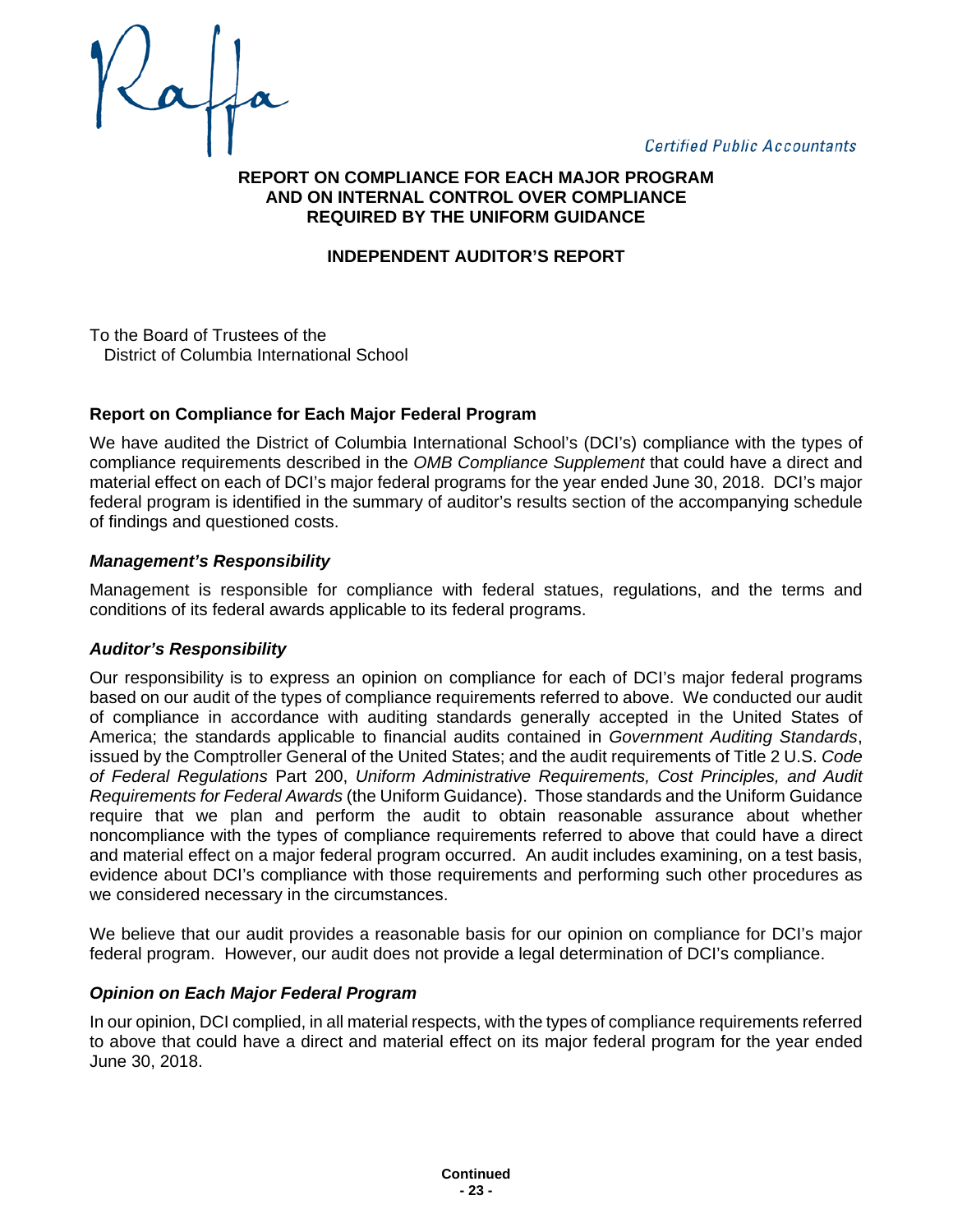# **Report on Internal Control Over Compliance**

Management of DCI is responsible for establishing and maintaining effective internal control over compliance with the types of compliance requirements referred to above. In planning and performing our audit of compliance, we considered DCI's internal control over compliance with the types of requirements that could have a direct and material effect on DCI's major federal program to determine the auditing procedures that are appropriate in the circumstances for the purpose of expressing an opinion on compliance for each major federal program and to test and report on internal control over compliance in accordance with the Uniform Guidance, but not for the purpose of expressing an opinion on the effectiveness of internal control over compliance. Accordingly, we do not express an opinion on the effectiveness of DCI's internal control over compliance.

A *deficiency in internal control over compliance* exists when the design or operation of a control over compliance does not allow management or employees, in the normal course of performing their assigned functions, to prevent, or detect and correct, noncompliance with a type of compliance requirement of a federal program on a timely basis. A *material weakness in internal control over compliance* is a deficiency, or a combination of deficiencies, in internal control over compliance, such that there is a reasonable possibility that material noncompliance with a type of compliance requirement of a federal program will not be prevented, or detected and corrected, on a timely basis. A *significant deficiency in internal control over compliance* is a deficiency, or a combination of deficiencies, in internal control over compliance with a type of compliance requirement of a federal program that is less severe than a material weakness in internal control over compliance, yet important enough to merit attention by those charged with governance.

Our consideration of internal control over compliance was for the limited purpose described in the first paragraph of this section and was not designed to identify all deficiencies in internal control over compliance that might be material weaknesses or significant deficiencies. We did not identify any deficiencies in internal control over compliance that we consider to be material weaknesses. However, material weaknesses may exist that have not been identified.

The purpose of this report on internal control over compliance is solely to describe the scope of our testing of internal control over compliance and the results of that testing based on the requirements of the Uniform Guidance. Accordingly, this report is not suitable for any other purpose.

Raffa, P.C.

**Raffa, P.C.**

Washington, DC November 19, 2018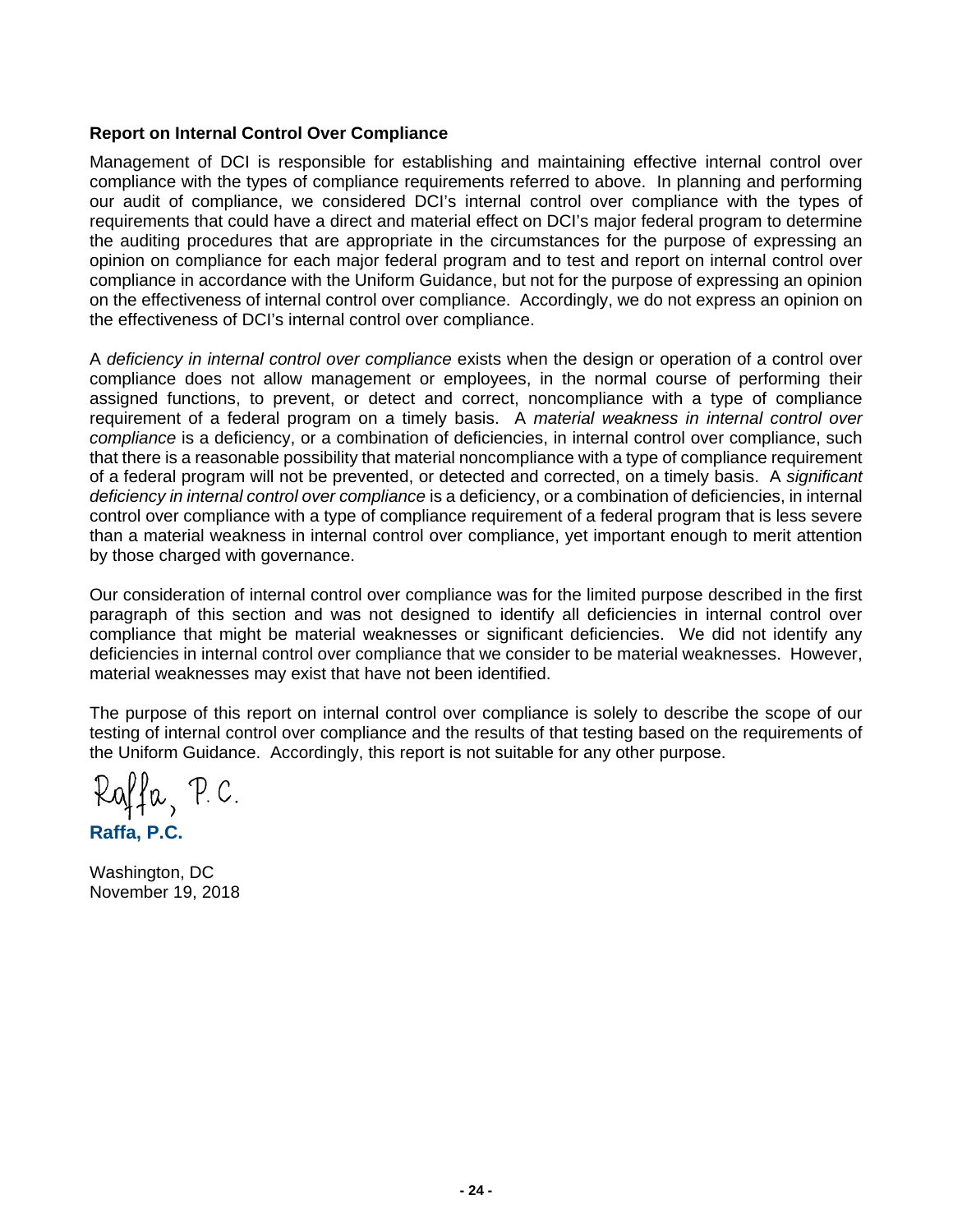# **SCHEDULE OF EXPENDITURES OF FEDERAL AWARDS For The Year Ended June 30, 2018**

\_\_\_\_\_\_\_\_\_\_\_\_\_\_

| <b>Federal Grantor/Pass-Through</b><br><b>Grantor/Program or Cluster Title</b> | <b>Federal CFDA</b><br><b>Number</b> | <b>Pass-Through Entity</b><br><b>Identifying Number</b> | <b>Passed</b><br>Through to<br><b>Subrecipients</b> | <b>Total Federal</b><br><b>Expenditures</b> |
|--------------------------------------------------------------------------------|--------------------------------------|---------------------------------------------------------|-----------------------------------------------------|---------------------------------------------|
| <b>U.S. DEPARTMENT OF EDUCATION</b>                                            |                                      |                                                         |                                                     |                                             |
| Pass-through from the District of Columbia Office of                           |                                      |                                                         |                                                     |                                             |
| the State Superintendent of Education (OSSE):                                  |                                      |                                                         |                                                     |                                             |
| Title I - Grants to Local Educational Agencies                                 | 84.010A                              | 72010A/82010A                                           | \$                                                  | \$<br>294,787                               |
| Special Education - Grant to Local Educational Agencies                        | 84.027A                              | 72027A/82027A                                           |                                                     | 169,672                                     |
| Scholarships for Opportunity and Results (SOAR) Act                            | 84.370C                              | N/A                                                     |                                                     | 78,095                                      |
| Title II - Preparing, Training, and Recruiting                                 |                                      |                                                         |                                                     |                                             |
| <b>High-Quality Teachers and Principals</b>                                    | 84.367A                              | 72367A/82367A                                           |                                                     | 67,378                                      |
| Title IV - Student Support and Academic Enrichment Program                     | 84.424A                              | 84.424A                                                 |                                                     | 10,000                                      |
| Pass-through from Washington Yu Ying Public Charter School                     |                                      |                                                         |                                                     |                                             |
| Title V - Charter Schools Program                                              | 84.282A                              | N/A                                                     |                                                     | 40,042                                      |
| Total U.S. Department of Education                                             |                                      |                                                         |                                                     | 659,974                                     |
| <b>U.S. DEPARTMENT OF AGRICULTURE -</b>                                        |                                      |                                                         |                                                     |                                             |
| <b>FOOD AND NUTRITION SERVICE</b>                                              |                                      |                                                         |                                                     |                                             |
| Pass-through from the District of Columbia Office of                           |                                      |                                                         |                                                     |                                             |
| the State Superintendent of Education (OSSE):                                  |                                      |                                                         |                                                     |                                             |
| National School Lunch Program (NSLP)                                           | 10.555                               | N/A                                                     |                                                     | 110,931                                     |
| Total U.S. Department of Agriculture                                           |                                      |                                                         |                                                     | 110,931                                     |
| <b>TOTAL EXPENDITURES OF FEDERAL AWARDS</b>                                    |                                      |                                                         | \$                                                  | 770,905                                     |

**See accompanying notes to this schedule.**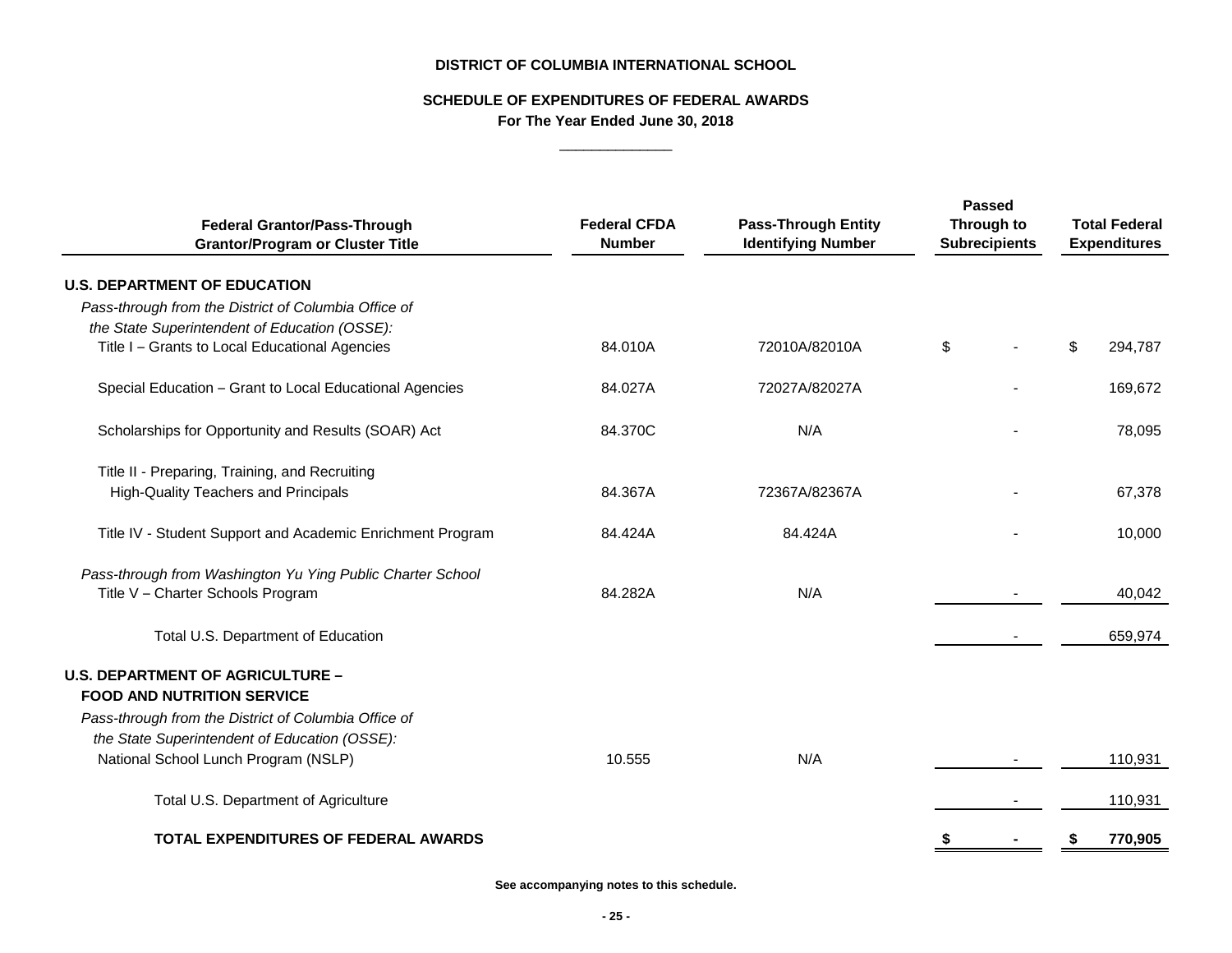# **NOTES TO SCHEDULE OF EXPENDITURES OF FEDERAL AWARDS For the Year Ended June 30, 2018**

\_\_\_\_\_\_\_\_\_\_\_\_\_\_\_

#### 1. Summary of Significant Accounting Policies

#### **Basis of Accounting**

The accompanying schedule of expenditures of federal awards (the "Schedule") includes the federal award activity of DCI under programs of the federal government for the year ended June 30, 2018. The information in this schedule is presented in accordance with the requirements of Title 2 U.S. *Code of Federal Regulations* Part 200, *Uniform Administrative Requirements, Cost Principles, and Audit Requirements for Federal Awards* (the Uniform Guidance). Because the Schedule presents only a selected portion of the operations of DCI, it is not intended to and does not present the financial position, changes in net assets, or cash flows of DCI.

# **Cost Principles**

Expenditures reported on the Schedule are reported on the accrual basis of accounting. Federal expenditures were recognized following the cost principles contained in OMB Circular A-122, *Cost Principles for Non-Profit Organizations,* or Title 2 U.S. *Code of Federal Regulations* Part 200, *Uniform Administrative Requirements, Cost Principles, and Audit Requirements for Federal Awards* (the Uniform Guidance), wherein certain types of expenditures are not allowable or are limited as to reimbursement. DCI has not elected to use the 10% de minimis indirect cost rate as allowed under the Uniform Guidance as DCI already has a negotiated, predetermined indirect cost rate with the federal government.

2. Reconciliation of the Schedule of Expenditures of Federal Awards to the Statement of Activities

| Expenditures per schedule of expenditures of federal awards                             |  | 770.905 |
|-----------------------------------------------------------------------------------------|--|---------|
| Plus: E-rate program revenue                                                            |  | 17,784  |
| <b>Total Federal Entitlements and Grants</b><br>Reported in the Statement of Activities |  | 788.689 |